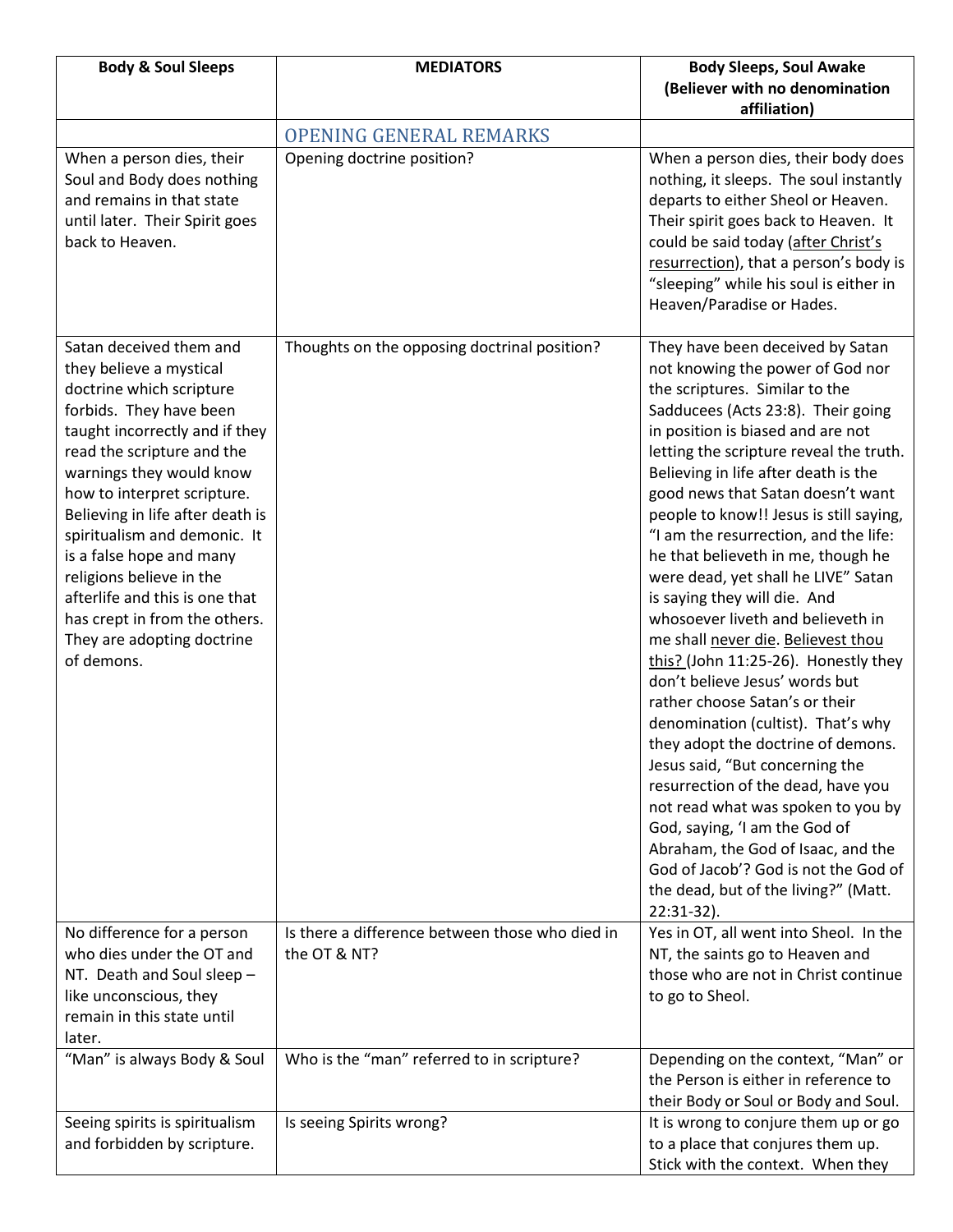|                                                                                                                                                                                                                                                                                                                                                     |                                                                                                                                                                                                           | appear they are to be dealt with or<br>they were spoken to e.g. Legion.<br>When Jesus, John, Ezekiel, Isaiah &<br>Paul saw spiritual beings they<br>responded to them in someway -<br>we are to do the same when they<br>appear.                                                                                                                                                                                                                                                                                                   |
|-----------------------------------------------------------------------------------------------------------------------------------------------------------------------------------------------------------------------------------------------------------------------------------------------------------------------------------------------------|-----------------------------------------------------------------------------------------------------------------------------------------------------------------------------------------------------------|------------------------------------------------------------------------------------------------------------------------------------------------------------------------------------------------------------------------------------------------------------------------------------------------------------------------------------------------------------------------------------------------------------------------------------------------------------------------------------------------------------------------------------|
| Signs of delusion and negate<br>all signs and power of Holy<br>Spirit as it is done away. To<br>be safe heed God's warning<br>in Deut. And stay away.                                                                                                                                                                                               | What do you think of the power and the signs of<br>the Holy Spirit?                                                                                                                                       | Holy Spirit's ministry in us is a vital<br>part of the only part of the Ministry<br>that is of God. Paul said, "Kingdom<br>of God is not in Word but Power" (1<br>Cor. 4:20). Also later tells the<br>church, those who pursue love, to<br>"Desire spiritual gifts" (1 Cor. 14:1).<br>Those who believe the signs are<br>done away with or believe those<br>who work with the signs is from<br>Satan - they are Blaspheming Holy<br>Spirit and are in danger. The<br>Pharisees did the very same thing to<br>Jesus (Mark 3:20-30). |
|                                                                                                                                                                                                                                                                                                                                                     |                                                                                                                                                                                                           | Just be conscious, everything Jesus<br>has provided there is an counterfeit.<br>Christ - Anti Christ. Prophecy -<br>False Prophecy. Miracles by God -<br>false signs. The point is how do we<br>discern? It is with and by Holy Spirit.<br>Holy Spirit brings life, healing,<br>freedom from sin and brings us into<br>bondage to His Word - so we<br>become a slave of righteousness.                                                                                                                                             |
| The person $-$ they are<br>awakened from their<br>unconscious state, their<br>sleep. Meaning their soul &<br>body are raised up together.<br>Christ taught that there are<br>two general resurrections: a<br>"'resurrection of life'" for the<br>just and a "'resurrection of<br>condemnation" for the<br>unjust (John 5:28, 29; Acts<br>$24:15$ ). | What are your thoughts on the Resurrection,<br>what that means?                                                                                                                                           | The word resurrection is actually the<br>term to revive a physical BODY,<br>awaken (Rev. 21:1; 20:11-15). And<br>this happens at different times - one<br>when Christ comes to earth and the<br>other after the 1000year reign for<br>the wicked. The 1000 years<br>separates these resurrections (Rev.<br>$20:4,5$ ).<br>Then physical death will be<br>conquered (1 Cor. 15:26, 53-54).                                                                                                                                          |
| Body & Soul are physical and<br>the Spirit is spiritual. Soul &<br>body is in a state of<br>temporary unconsciousness<br>while the person awaits the<br>resurrection.<br>Body and soul only exist<br>together; they form an                                                                                                                         | Briefly provide the difference between - Body,<br>Soul & Spirit? 1 Thess. 5:23 "I pray God your<br>whole spirit and soul and body be preserved<br>blameless unto the coming of our Lord Jesus<br>Christ." | We are not our body but we do live<br>in our body. Our body is physical<br>(earth suit) made up of clay and our<br>soul is who were are (Gen. 2:7). The<br>Soul is our will, intellect emotions,<br>basically us as a person. The spirit is<br>not the soul and it is the spirit that<br>gives life to the body (James 2:26).                                                                                                                                                                                                      |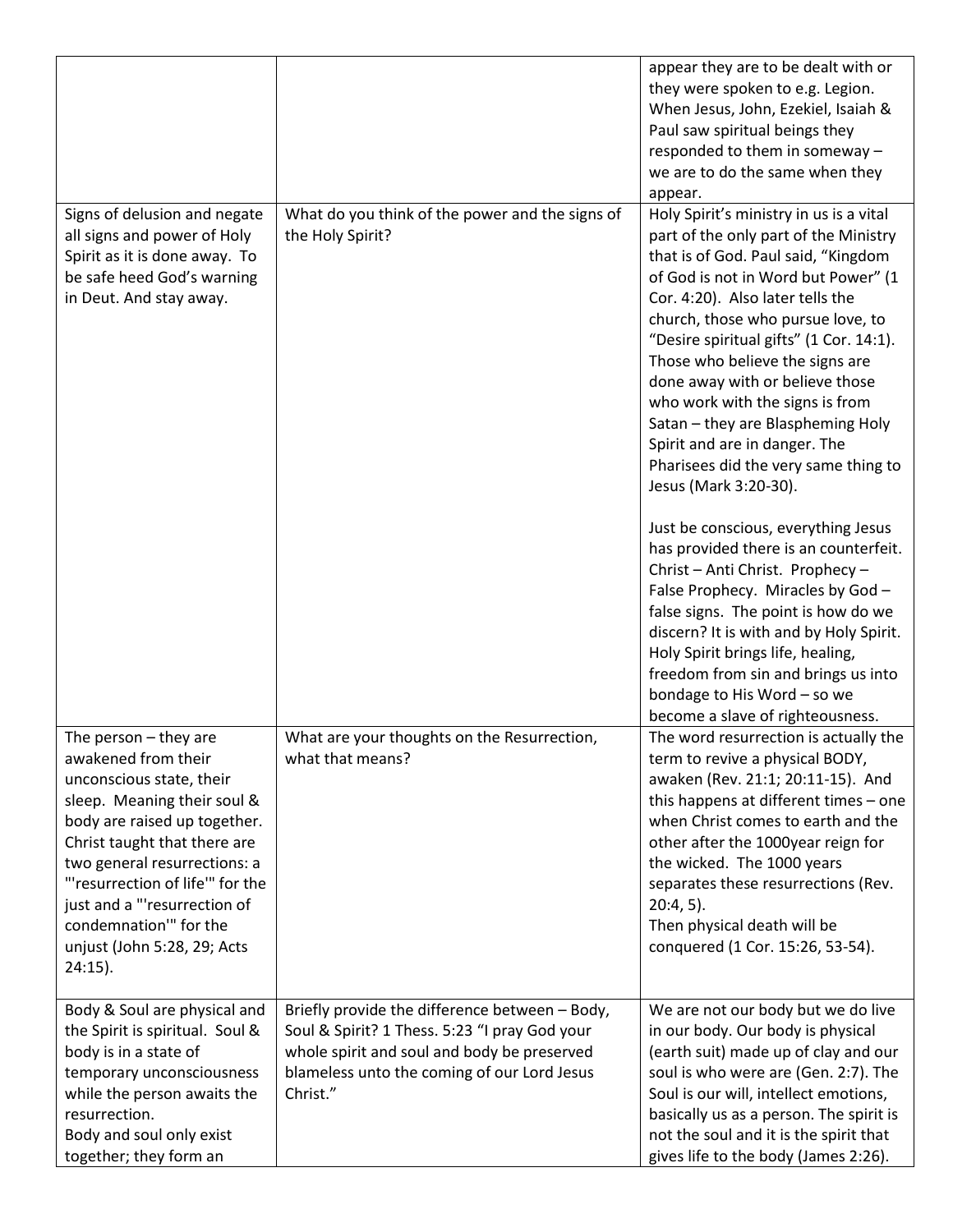| indivisible union that can't<br>be separated. Though the<br>body returns to dust, the<br>spirit returns to God for both<br>the unrighteous and<br>righteous (Eccl. 12:7). The<br>spirit is the life of the body<br>(James 2:26)                                                  |                                                                                                                                                                                        | The Spirit is the breath from God<br>(Gen. 2:7). When the unrighteous or<br>righteous die today their spirit<br>returns to God (Eccl. 12:7; Luke<br>23:46) but their soul (them) either<br>goes to Heaven, Hades or Death.<br>Their body sleeps in the dust of the<br>earth until the resurrection.                                                                    |
|----------------------------------------------------------------------------------------------------------------------------------------------------------------------------------------------------------------------------------------------------------------------------------|----------------------------------------------------------------------------------------------------------------------------------------------------------------------------------------|------------------------------------------------------------------------------------------------------------------------------------------------------------------------------------------------------------------------------------------------------------------------------------------------------------------------------------------------------------------------|
|                                                                                                                                                                                                                                                                                  | <b>EXPLAIN THE FOLLOWING SOUL</b><br><b>VERSES?</b>                                                                                                                                    |                                                                                                                                                                                                                                                                                                                                                                        |
| Did not receive a soul as a<br>separate entity; he became a<br>living soul                                                                                                                                                                                                       | Gen. 2:7 And the Lord God formed man of the<br>dust of the ground, and breathed into his nostrils<br>the breath of life; and man became a living soul.                                 | The byproduct of the spirit and the<br>body is a living soul. It is a living soul<br>not a dead soul or a soul dependent<br>on the body or spirit. Just like a man<br>and woman when they come<br>together the byproduct is a child. If<br>the man and the woman dies does<br>that mean their child ceases to exit.<br>The soul is a separate entity (Rev.<br>$6:9-10$ |
| The elements that made up<br>the body return to the earth<br>from which they came. The<br>Spirit returns to God. The<br>soul must go to the place the<br>dead body is and remains<br>there because they are one.<br>Dust we are therefore we<br>return to dust.                  | Gen. 3:19 In the sweat of thy face shalt thou eat<br>bread, till thou return unto the ground; for out of<br>it wast thou taken: for dust thou art, and unto<br>dust shalt thou return. | Dust he was created from (body)<br>and dust he returned (body). We<br>established the soul wasn't created<br>from the body but it was byproduct<br>of body and spirit. This passage<br>doesn't talk about the spirit nor the<br>living soul.                                                                                                                           |
| The soul has no conscious<br>existence apart from the<br>body, no scripture indicates<br>that at death the soul<br>survives as a conscious<br>entity. Here it says the soul<br>dies.<br>It has been reversed to say<br>"the soul, even though it<br>sins, shall live eternally." | Ezek. 18:19-20 "hath done them, he shall surely<br>live. The soul who sins shall die"                                                                                                  | Verse prior "Soul will live!" And Soul<br>who sins will die. Die also means<br>separation from God (Matt. 8:22). A<br>soul that is with God will live but a<br>soul without God is dead, separated<br>from God, lost soul. Just like Jesus<br>says though he dies he will live (John<br>11:25). Their soul lives and their<br>physical body dies.                      |
| Grave is another name for<br>Sheol. Soul & Body are in the<br>grave asleep.                                                                                                                                                                                                      | Ps. 49:15 But God will redeem my soul from the<br>power of Sheol, for He shall receive me.                                                                                             | He DID redeem many souls of the<br>saints many years later (Matt. 27:52)<br>and will do it again. He didn't leave<br>them there. The soul was in Sheol<br>not the body. Sheol and Hole in the<br>ground/"Grave" as we know it are<br>not the same. The translators may<br>have translated it the same but not<br>the same in the Hebrew Text.                          |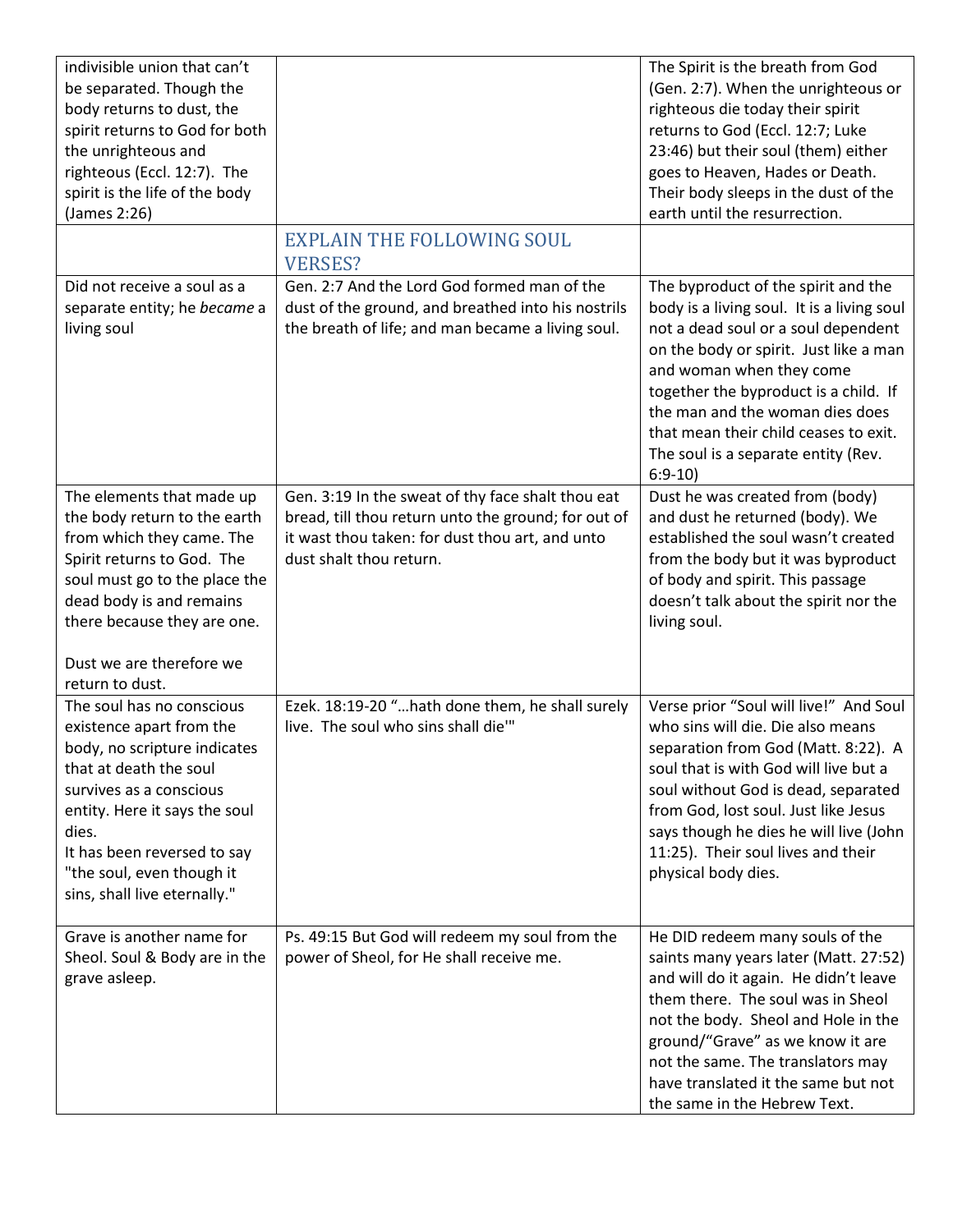| Grave and Hades/Sheol is          | Acts 2:31 he, foreseeing this, spoke concerning      | Clearly distinguishing the body and      |
|-----------------------------------|------------------------------------------------------|------------------------------------------|
| the same thing $-$ it is a place  | the resurrection of the Christ, that His soul was    | soul as 2 different entities. 1) Soul    |
| in the sand or rock like a        | not left in Hades, nor did His flesh see corruption. | wasn't left in Sheol/Hades by            |
| tomb.                             |                                                      | implication like the others (David)      |
|                                   |                                                      | but was taken out. Also 2) his flesh     |
|                                   |                                                      | didn't see corruption.                   |
| This is symbolic                  | 2 Cor. 5:1-5 For we know that if our earthly house   | Our earthly vessel is our body, we       |
|                                   | of this tabernacle were dissolved, we have a         | have a building of God not made          |
|                                   | building of God, an house not made with hands,       | with hands when is our Soul. Our         |
|                                   | eternal in the heavens. 2 For in this we groan,      | soul wants to be clothed with our        |
|                                   | earnestly desiring to be clothed upon with our       | house from heaven.                       |
|                                   | house which is from heaven:                          |                                          |
|                                   | 3 If so be that being clothed we shall not be        |                                          |
|                                   | found naked. 4 For we that are in this tabernacle    |                                          |
|                                   | do groan, being burdened: not for that we would      |                                          |
|                                   | be unclothed, but clothed upon, that mortality       |                                          |
|                                   | might be swallowed up of life. 5 Now he that         |                                          |
|                                   | hath wrought us for the selfsame thing is God,       |                                          |
|                                   | who also hath given unto us the earnest of the       |                                          |
|                                   | Spirit.                                              |                                          |
| Their emotion/identity dies       | Matt. 10:28 "fear not them which kill the body,      | There is a clear distinction by Jesus    |
| but they didn't kill it, all they | but are not able to kill the soul: but rather fear   | that the body is different from the      |
| killed is their body and their    | him which is able to destroy both soul and body      | soul. And that when a body dies it       |
| soul died as a result.            | in hell.                                             | doesn't kill the soul. If it did then if |
|                                   |                                                      | Satan or a person killed another         |
|                                   |                                                      | person then their body and soul          |
|                                   |                                                      | would die - cease. However Jesus         |
|                                   |                                                      | clearly said that those who kill the     |
|                                   |                                                      | body CANNOT kill the soul.               |
|                                   |                                                      | However God can. And how can             |
|                                   |                                                      | God? In Hell - Lake of Fire -            |
|                                   |                                                      | Gehenna.                                 |
|                                   | WHAT DOES SLEEP MEAN WHEN                            |                                          |
|                                   | <b>A PERSON DIES IN THE</b>                          |                                          |
|                                   | <b>FOLLOWING VERSES?</b>                             |                                          |
| Souls sleeping with               | David, Solomon, and the other kings of Israel and    | Physical death is also referred to as    |
| forefathers in a subconscious     | Judah as sleeping with their forefathers (1 Kings    | sleeping (Luke 8:52; 1 Corinthians       |
| state.                            | 2:10; 11:43; 14:20, 31; 15:8; 2 Chron. 21:1; 26:23;  | 15:6). Their bodies are                  |
|                                   | $etc.$ ).                                            | buried/sleeping with their               |
|                                   |                                                      | forefathers.                             |
| Man (soul & body) lies down       | Job 14:10-13-10 But man dieth, and wasteth           | Job was a mighty, humble man of          |
| (dies), does not rise, even       | away: yea, man giveth up the ghost, and where is     | God. Also understand that not            |
| until heavens are no more.        | he? 11 As the waters fail from the sea, and the      | everything Job says is 100% true!        |
|                                   | flood decayeth and drieth up: 12 So man lieth        | He is a mighty man of wisdom and is      |
|                                   | down, and riseth not: till the heavens be no         | righteous but he is not all knowing      |
|                                   | more, they shall not awake, nor be raised out of     | and also is not speaking on behalf of    |
|                                   | their sleep.                                         | God E.g. Job 31:35-36 "Oh that one       |
|                                   | 13 O that thou wouldest hide me in the grave,        | would hear me! Behold, my desire         |
|                                   | that thou wouldest keep me secret, until thy         | is, that the Almighty would answer       |
|                                   | wrath be past, that thou wouldest appoint me a       | me, and that mine adversary had          |
|                                   | set time, and remember me! 14 If a man die, shall    | written a book. Surely I would take it   |
|                                   |                                                      | upon my shoulder, and bind it as a       |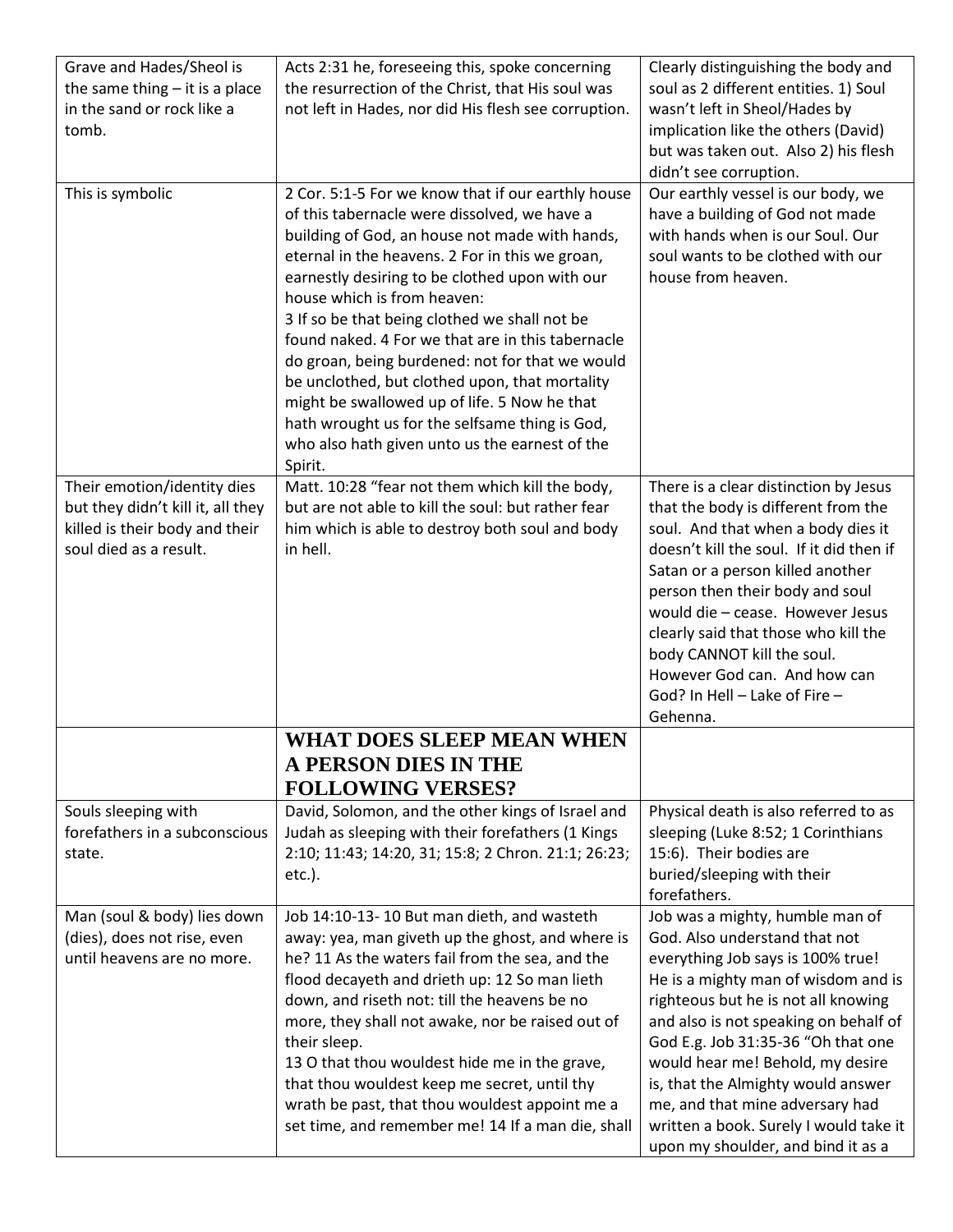|                                                                                                                                                                                                                          | he live again? all the days of my appointed time<br>will I wait, till my change come.                                                                                                                                                                                                                                                                                                                    | crown to me." Job call's God's his<br>adversary and would have kept his<br>word if he knew it.<br>However having said this - let's talk<br>about what Job is seeing. Job is<br>speaking from what he physically<br>sees and not speaking on behalf of<br>God - a Man (body) dies and doesn't<br>rise. Like sleep they lay down but<br>they do not rise. Don't read into<br>more than he said. If we put<br>ourselves in the writers shoes and<br>with their frame of reference we<br>would understand the scriptures<br>better.                                       |
|--------------------------------------------------------------------------------------------------------------------------------------------------------------------------------------------------------------------------|----------------------------------------------------------------------------------------------------------------------------------------------------------------------------------------------------------------------------------------------------------------------------------------------------------------------------------------------------------------------------------------------------------|-----------------------------------------------------------------------------------------------------------------------------------------------------------------------------------------------------------------------------------------------------------------------------------------------------------------------------------------------------------------------------------------------------------------------------------------------------------------------------------------------------------------------------------------------------------------------|
| His soul & body will sleep, if<br>God doesn't help him.                                                                                                                                                                  | Ps. 13:3 David said, Consider, hear me, O LORD<br>my God; Enlighten my eyes, lest I sleep the death.                                                                                                                                                                                                                                                                                                     | If God doesn't help him, His Body<br>will sleep, be killed.                                                                                                                                                                                                                                                                                                                                                                                                                                                                                                           |
| Soul & Body is sleeping -<br>dead. Jesus clearly said<br>Lazarus is dead.<br>If Lazarus went somewhere<br>it would have been a big<br>thing and he would have told<br>people about the afterlife<br>but he said nothing. | Matt. 9:24; Mark 5:39 Jairus' daughter, who was<br>dead. Christ said that she was sleeping similar to<br>Lazarus John 11:11-14.                                                                                                                                                                                                                                                                          | Daughter's body was dead. Jesus<br>confirmed that it was asleep. Jesus<br>clearly said, Lazarus is dead. They<br>understood the context that His<br>body which was sleeping is actually<br>dead.<br>Re: Lazarus would have said<br>something. The Gospels are about<br>Jesus' life not Lazarus'. Neither do<br>they talk about the sickness he died<br>from or what he said after death.<br>Lazarus could have chosen to be<br>quiet or he might have said<br>somethings but it wasn't recorded.<br>The absence of saying something<br>doesn't mean it didn't happen. |
| Their body and soul will<br>sleep perpetually - die.<br>Sleep ongoing.                                                                                                                                                   | Jer. 51: 39 In their heat I will make their feasts,<br>and I will make them drunken, that they may<br>rejoice, and sleep a perpetual sleep, and not<br>wake, saith the Lord 57 And I will make drunk<br>her princes, and her wise men, her captains, and<br>her rulers, and her mighty men: and they shall<br>sleep a perpetual sleep, and not wake, saith the<br>King, whose name is the Lord of hosts. | Their body will die, a perpetual sleep<br>vs. sleep. Meaning their body will<br>die and not get up. When the body<br>sleeps the soul doesn't sleep - it<br>remains active (e.g. dreams). It isn't<br>for eternity our body sleeps as we<br>know it will be resurrected one day<br>(1 Cor. 15:51-53).                                                                                                                                                                                                                                                                  |
| Many (their soul and body)<br>will remain in the earth until<br>resurrection where they will<br>be awakened (their body<br>and soul).                                                                                    | Daniel said - Daniel 12:2 And many of them that<br>sleep in the dust of the earth shall awake, some<br>to everlasting life, and some to shame and<br>everlasting contempt.                                                                                                                                                                                                                               | Many (their body) lie sleep in the<br>dust of the earth, shall be awaken<br>meaning resurrected (get up) - body<br>raised up (resurrected - John 5:29).<br>Referring not only at the time when<br>Jesus was resurrected and many<br>were resurrected Matt. 27:52 but<br>also after.                                                                                                                                                                                                                                                                                   |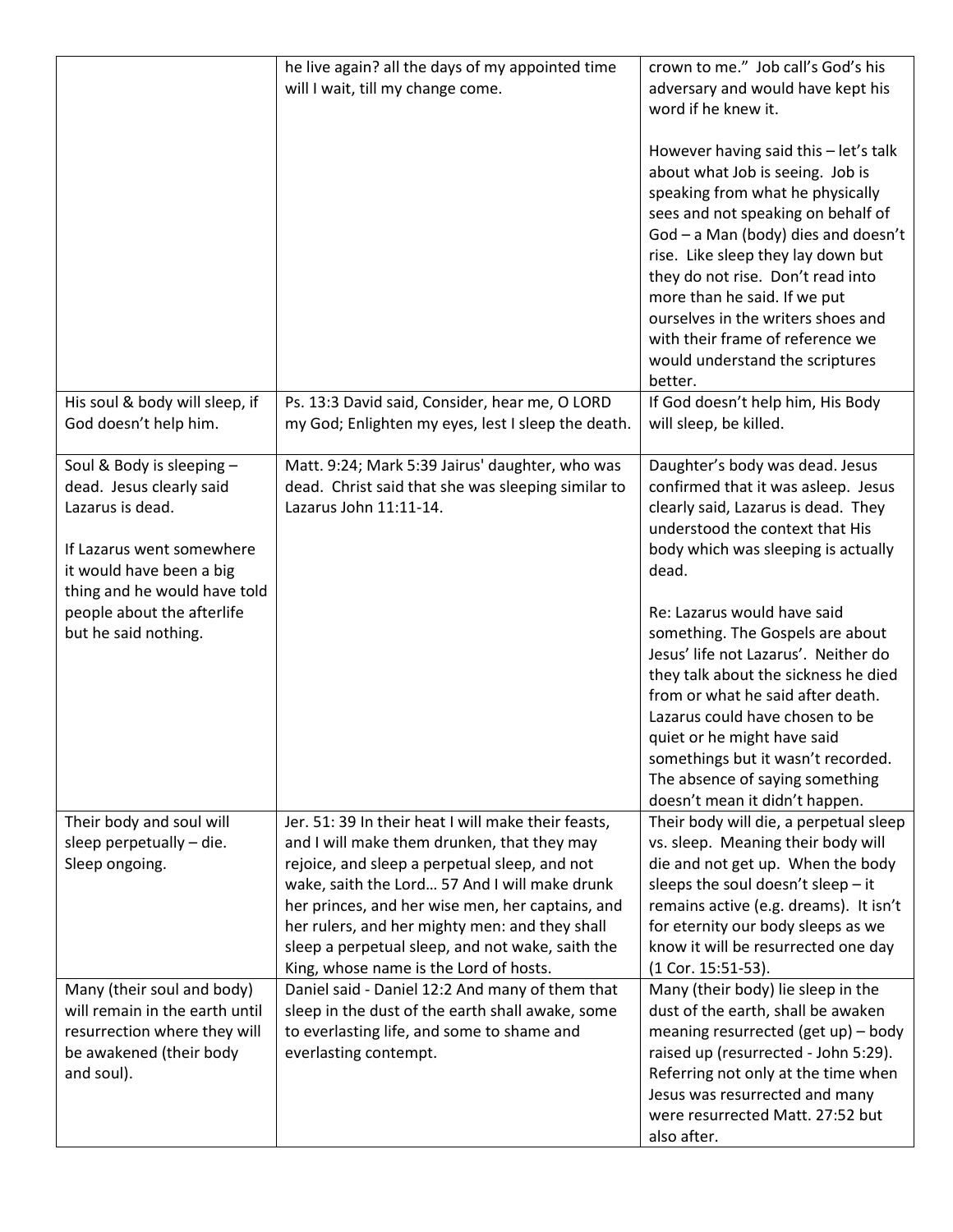| Saints (souls and bodies)      | Matt. 27:52-53 "and the graves were opened;          | Notice the Bodies OF the saints,         |
|--------------------------------|------------------------------------------------------|------------------------------------------|
| were sleeping and raised       | and many bodies of the saints who had fallen         | were raised. Not the souls were          |
| after Christ was raised (soul  | asleep were raised; and coming out of the graves     | raised. It was their bodies that were    |
| & body). Christ was sleeping   | after His resurrection, they went into the holy      | asleep and now raised and came out       |
|                                |                                                      |                                          |
| soul & body for 3 days until   | city and appeared to many."                          | of the tombs. For them in the graves     |
| his resurrection.              |                                                      | to hear is for them to be awake to       |
|                                |                                                      | hear, then they came forth.              |
|                                |                                                      |                                          |
| His Soul & Body fell asleep.   | Acts 7:59-60. And they stoned Stephen, calling       | Body died (fell asleep). Spirit (life of |
| Spirit (life of the body goes  | upon God, and saying, Lord Jesus, receive my         | the body goes to heaven). When he        |
| to heaven).                    | spirit. And he kneeled down, and cried with a        | had said this - he died - body died.     |
|                                | loud voice, Lord, lay not this sin to their charge.  | This is the meaning of the sentence.     |
|                                | And when he had said this, he fell asleep.           |                                          |
| Not everyone's body & soul     | Paul said 1 Cor. 15:51 Behold, I shew you a          | Not everyone's body will die/sleep,      |
| will die/sleep, some will      | mystery; We shall not all sleep, but we shall all be | some bodies will remain alive and be     |
| remain alive.                  |                                                      |                                          |
|                                | changed.                                             | changed into immortal bodies - in a      |
|                                |                                                      | twinkling of an eye.                     |
| Them (soul & body) are         | 1 Thess. 4:13 But I would not have you to be         | God will bring those who died/sleep      |
| asleep and will be raised to   | ignorant, brethren, concerning them which are        | in Jesus (the believers). Where were     |
| life when he comes.            | asleep, that ye sorrow not, even as others which     | they - with Him, bring with Him.         |
|                                | have no hope.                                        | Bring with Him from where? From          |
|                                | 1Th 4:14 For if we believe that Jesus died and       | Heaven where he is coming from           |
|                                | rose again, even so God will bring with Him those    | v16.                                     |
|                                | who sleep in Jesus.                                  |                                          |
|                                | v15 For this we say to you by the word of the        | Their bodies are in the dirt. He isn't   |
|                                | Lord, that we who are alive and remain until the     | bringing the bodies but He will be       |
|                                |                                                      |                                          |
|                                | coming of the Lord will by no means precede          | bringing them - their souls.             |
|                                | those who are asleep.                                |                                          |
|                                | v16 For the Lord Himself will descend from           | Those whose bodies are alive will        |
|                                | heaven with a shout, with the voice of an            | not be ahead of those who died in        |
|                                | archangel, and with the trumpet of God. And the      | Christ (dead bodies). They will be       |
|                                | dead in Christ will rise first.                      | one of the first to get their immortal   |
|                                | v17 Then we who are alive and remain shall be        | bodies. v14 their souls will be          |
|                                | caught up together with them in the clouds to        | coming with Him. He is coming from       |
|                                | meet the Lord in the air. And thus we shall always   | heaven v16 and BRINGING them             |
|                                | be with the Lord.                                    | with Him.                                |
|                                |                                                      |                                          |
|                                |                                                      | Those believers who are alive will be    |
|                                |                                                      | caught up together with them, and        |
|                                |                                                      |                                          |
|                                |                                                      | joined with the others by receiving      |
|                                |                                                      | their immortal bodies. They will         |
|                                |                                                      | meet in the clouds.                      |
| Father's souls and body are    | 2 Peter 3:4 And saying, where is the promise of      | Many leaders in Christ, have died.       |
| dead, fell asleep and not      | his coming? For since the fathers fell asleep, all   | How do the people know? The              |
| existing in any conscious      | things continue as they were from the beginning      | people's bodies are dead - fell          |
| state.                         | of creation.                                         | asleep. They were expecting Christ       |
|                                |                                                      | to have come but many of those           |
|                                |                                                      | were dead and thus disappointed.         |
|                                |                                                      | Peter was addressing this.               |
| Satan is still saying people   | God said you will die if you eat. Satan said "'You   | There is one thing that is guaranteed    |
| will not die and many          | will not surely die"" (Gen. 3:4)                     | people will die physically, not all per  |
|                                |                                                      |                                          |
| "Christians" also saying this. |                                                      | 1 Thess. 4. But this isn't the end.      |
|                                | <b>WHAT IS SHEOL/HADES?</b>                          |                                          |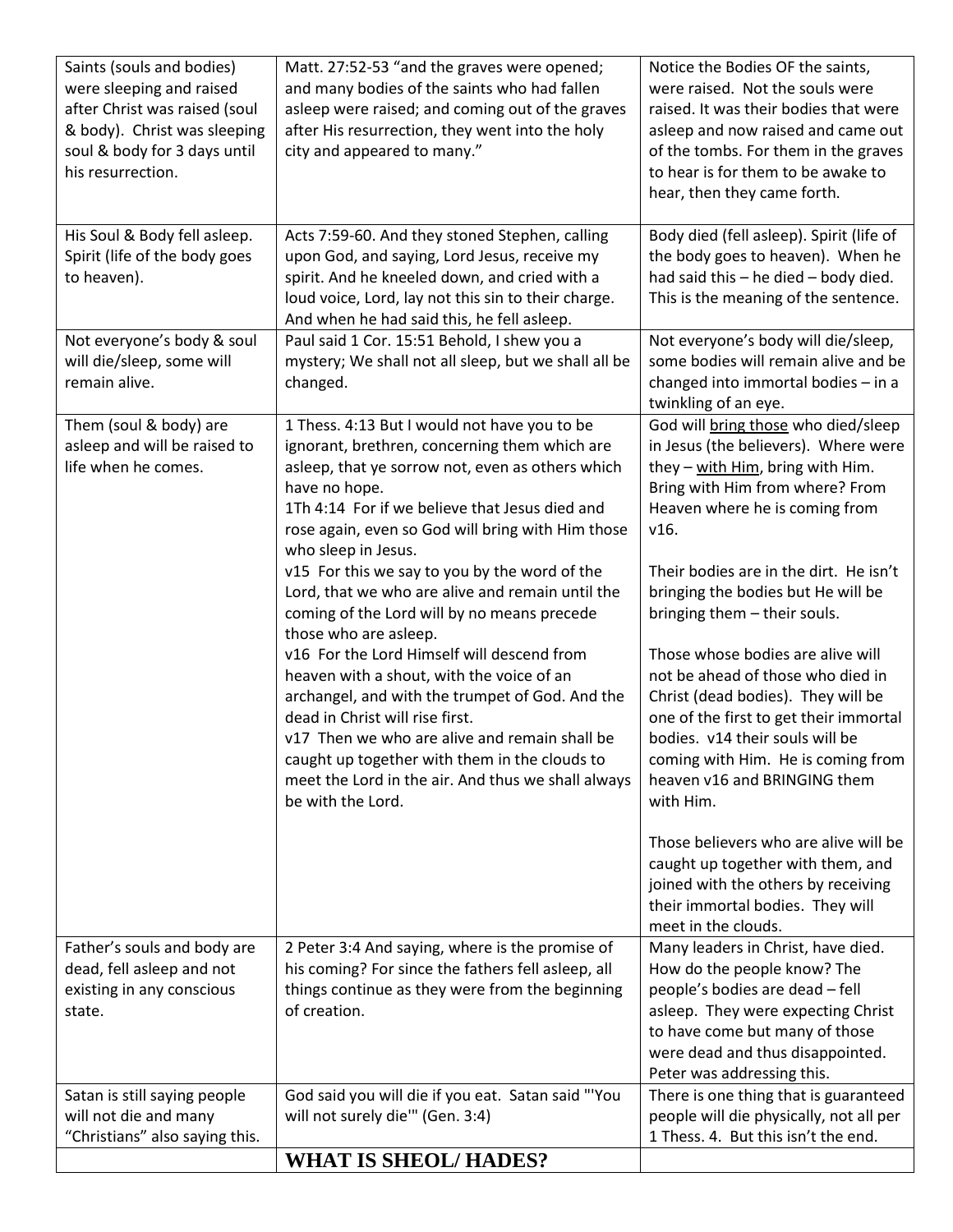| The Old Testament calls the<br>place where people go at<br>death sheol (Hebrew), and<br>the New<br>Testament hades (Greek). In<br>the Scripture, sheol most<br>often simply means the<br>grave. The meaning<br>of hades is similar to that of<br>sheol.<br>The grave is not a place of<br>consciousness. Since death is<br>a sleep, the dead will remain<br>in a state of unconsciousness<br>in the grave until the<br>resurrection, when the grave<br>(hades) gives up its dead. | Prior to Christ all the dead go into this place (Ps.<br>89:48). Jacob said, "'I shall go down into the grave<br>[sheol]"" (Gen. 37:35). When the earth opened<br>"its mouth" to swallow the wicked Korah and his<br>company, they went "'down alive into the pit<br>[sheol]"" (Num. 16:30). When Christ died, He<br>went into the grave (hades) but at the<br>Resurrection His soul left the grave (hades, Acts<br>2:27, 31, or sheol, Ps. 16:10).<br>Rev. 20:13 And the sea gave up the dead which were<br>in it; and death and hades delivered up the dead<br>which were in them: and they were judged every man<br>according to their works. | Sheol is more than just a hole or pit<br>or physical grave, it is an actual<br>place with attributes - read Luke<br>16:19-31<br>We need to remember not to<br>change words around to support our<br>case. When the Greek says Hades it<br>is Hades and when it says grave it is<br>grave.<br>It is not a grave. On Judgment day -<br>Death & Hades which are different<br>places just like the sea, will give<br>up the dead (those who are<br>separated from God) to be judged at<br>the white throne of God. And Death<br>and Hades = those places - will be                                                                                                                                                   |
|-----------------------------------------------------------------------------------------------------------------------------------------------------------------------------------------------------------------------------------------------------------------------------------------------------------------------------------------------------------------------------------------------------------------------------------------------------------------------------------|-------------------------------------------------------------------------------------------------------------------------------------------------------------------------------------------------------------------------------------------------------------------------------------------------------------------------------------------------------------------------------------------------------------------------------------------------------------------------------------------------------------------------------------------------------------------------------------------------------------------------------------------------|------------------------------------------------------------------------------------------------------------------------------------------------------------------------------------------------------------------------------------------------------------------------------------------------------------------------------------------------------------------------------------------------------------------------------------------------------------------------------------------------------------------------------------------------------------------------------------------------------------------------------------------------------------------------------------------------------------------|
|                                                                                                                                                                                                                                                                                                                                                                                                                                                                                   | <b>EXPLAIN THESE "WHAT</b><br><b>HAPPENS JUST AFTER DEATH"</b><br><b>VERSES?</b>                                                                                                                                                                                                                                                                                                                                                                                                                                                                                                                                                                | cast into the lake of fire (Rev. 20:14).                                                                                                                                                                                                                                                                                                                                                                                                                                                                                                                                                                                                                                                                         |
| This is symbolic to warn<br>them, so that on the day of<br>judgement they will no<br>longer exist.                                                                                                                                                                                                                                                                                                                                                                                | Matt. 18:8-9 "Wherefore if thy hand or thy foot<br>offend thee, cut them off, and cast them from<br>thee: it is better for thee to enter into life halt or<br>maimed, rather than having two hands or two<br>feet to be cast into everlasting fire. And if thine<br>eye offend thee, pluck it out, and cast it from<br>thee: it is better for thee to enter into life with<br>one eye, rather than having two eyes to be cast<br>into hell fire.                                                                                                                                                                                                | It is clear - If the person lives<br>righteously it impacts them<br>hereafter. Similarly, if a person<br>didn't live righteous it is better they<br>remove those specific limbs that<br>cause them to live unrighteously<br>than to enter the life after and be<br>cast into hell fire. Please note "for<br>thee" meaning they will still exist<br>after death.                                                                                                                                                                                                                                                                                                                                                  |
| No one has ascended to<br>heaven period!                                                                                                                                                                                                                                                                                                                                                                                                                                          | John 3:13 "No one has ascended to heaven but<br>He who came down from heaven, that is, the Son<br>of Man who is in heaven.                                                                                                                                                                                                                                                                                                                                                                                                                                                                                                                      | Is Jesus contradicting what was said<br>earlier in scripture as both Elijah or<br>Enoch ascend to Heaven in a<br>physical body. Obviously not.<br>Could Yeshua be meaning that no<br>one can talk about things they don't<br>know about? Correct, they can't talk<br>about Heaven unless they have seen<br>it, it is not that no one has seen<br>things in Heaven or been to<br>Heaven. For example; Moses has<br>seen heavenly things but didn't<br>necessarily go to Heaven (Heb. 8:5 -<br>Same with Ezekiel etc.).<br>Also, both Enoch and Elijah went to<br>Heaven but didn't come down to tell<br>what they saw. This is the<br>context. Yeshua said, "Verily, verily,<br>I say unto thee, We speak that we |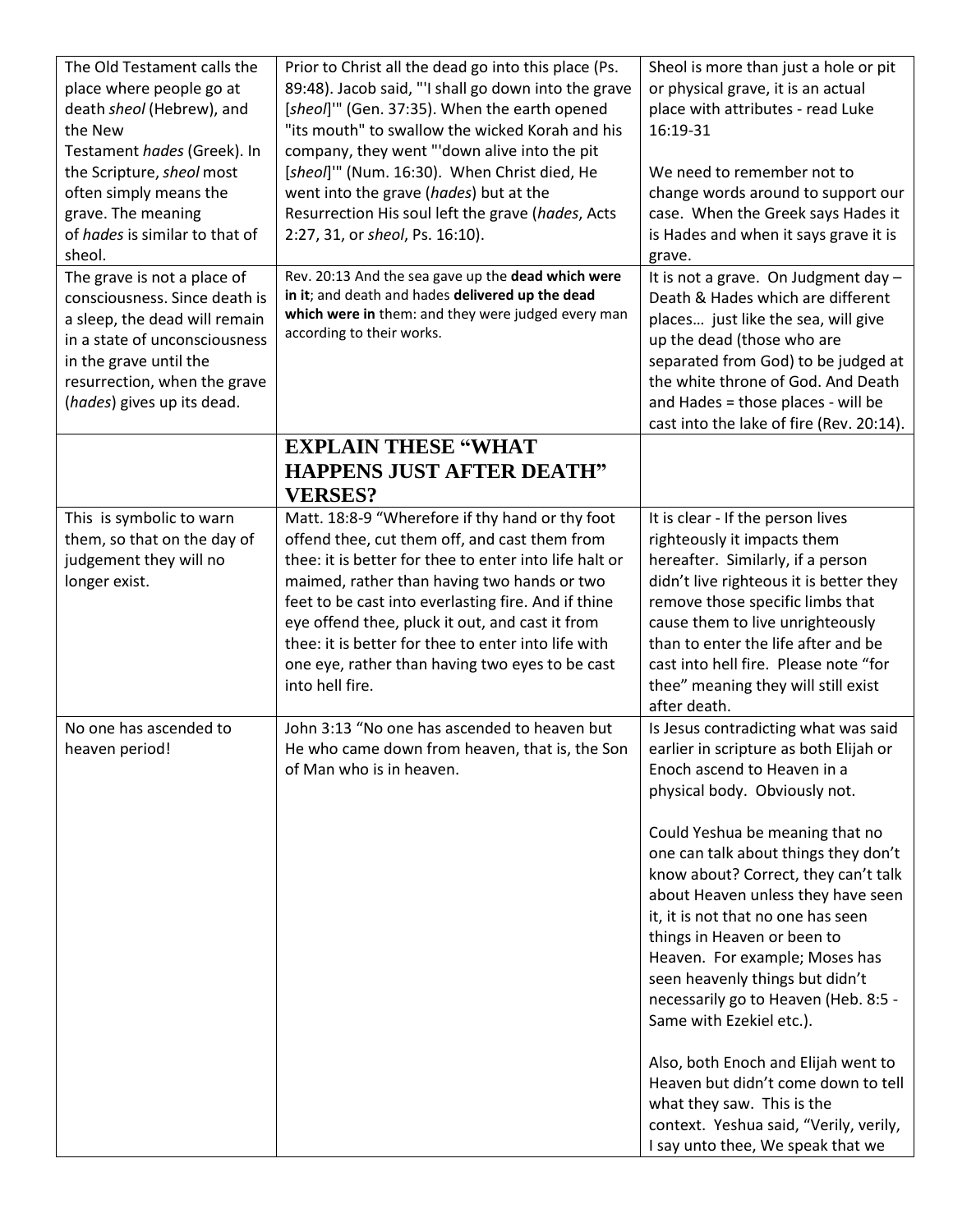|                                                                                                                                                                                                                                       |                                                                                                                                                                                                                                                                                                                                                   | do know, and testify that we have<br>seen; and ye receive not our<br>witness. If I have told you earthly<br>things, and ye believe not, how shall<br>ye believe, if I tell you of heavenly<br>things? And no man HAS ascended<br>up to heaven, but he that came<br>down from heaven, even the Son of<br>man which is in heaven (John 3:11-<br>13)." Perfect interpretation is when<br>all scripture is in harmony and<br>nothing is in tension. If it is in<br>tension then it is not good<br>interpretation.                                                                                                                                                                                     |
|---------------------------------------------------------------------------------------------------------------------------------------------------------------------------------------------------------------------------------------|---------------------------------------------------------------------------------------------------------------------------------------------------------------------------------------------------------------------------------------------------------------------------------------------------------------------------------------------------|---------------------------------------------------------------------------------------------------------------------------------------------------------------------------------------------------------------------------------------------------------------------------------------------------------------------------------------------------------------------------------------------------------------------------------------------------------------------------------------------------------------------------------------------------------------------------------------------------------------------------------------------------------------------------------------------------|
|                                                                                                                                                                                                                                       |                                                                                                                                                                                                                                                                                                                                                   | We also know from scripture that<br>this statement from Yeshua was<br>before His resurrection. This was<br>not a command, like "No one will<br>ascend to Heaven and come down",<br>but more of a reflection that no one<br>HAS gone to Heaven and come<br>down to tell. We also know from<br>scripture that after His resurrection,<br>people did go to Heaven and did<br>return to tell. We could say 20-25%<br>of the New Testament writers went<br>to Heaven and came back to tell<br>(2/8-9) - Paul (or someone he knew<br>2 Cor. 12:1-4) and John (Rev. 4:1-2)<br>who ascended to Heaven. Also, the<br>whole book of Revelation is about<br>what John saw and some of it was<br>from Heaven. |
|                                                                                                                                                                                                                                       | 2 Sam. 12:22 And he said, "While the child was<br>alive, I fasted and wept; for I said, 'Who can<br>tell whether the Lord<br>will be gracious to me, that the child may live?<br>23 But now he is dead; why should I fast? Can I<br>bring him back again? I shall go to him, but he<br>shall not return to me."                                   | King David affirms that his son will<br>not come back to life but that David<br>will die one day and go to him. If it<br>was an unconscious state/sleep<br>after why even make this statement<br>- He still wouldn't interact. David it<br>making this statement because now<br>he is unable to interact with the<br>child but one day he will when he<br>"goes"/dies.                                                                                                                                                                                                                                                                                                                            |
| Sleep brings an end to all the<br>days activities. Sleep<br>disassociates us from those<br>who are awake, and from<br>their activities. Normal sleep<br>renders the emotions<br>inactive. They cease to<br>work, have thought so best | Ecc 9:5-10 "For the living know that they shall<br>die: but the dead know not any thing, neither<br>have they any more a reward; for the memory of<br>them is forgotten.<br>6 Also their love, and their hatred, and their envy,<br>is now perished; neither have they any more a<br>portion for ever in any thing that is done under<br>the sun. | This seems a direct contrast to Luke<br>16:19-31 & Revelation 6:9-11 where<br>they do remember, they have<br>understanding after death. So what<br>is this regarding? This is in contrast<br>to the living on earth from which<br>Solomon is speaking. The memory of<br>THEM is forgotten, in other words<br>they will be forgotten by those on                                                                                                                                                                                                                                                                                                                                                   |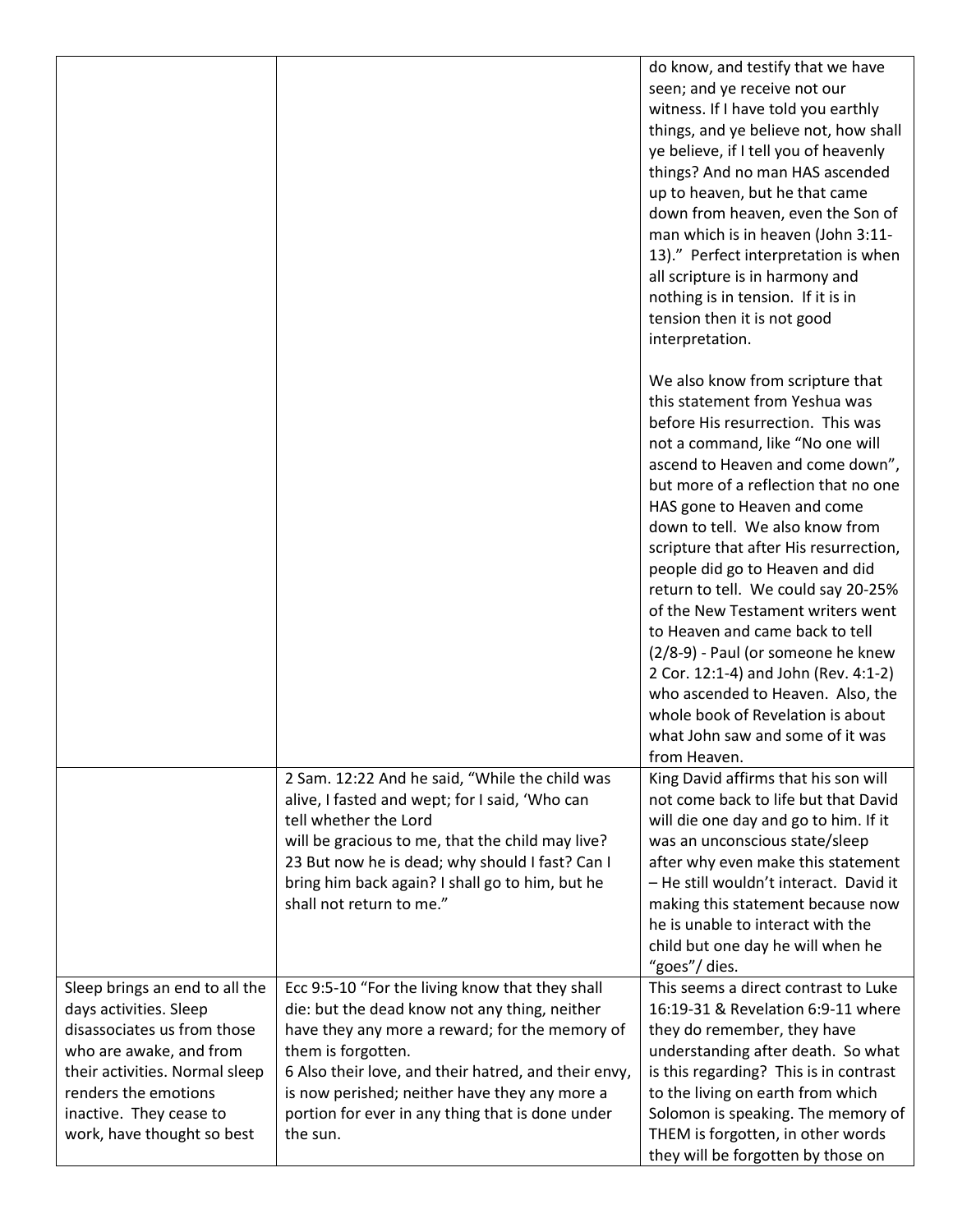| thy wine with a merry heart; for God now<br>hatred and envy will be forgotten,<br>life.<br>accepteth thy works.<br>perish. They don't have a portion of<br>8 Let thy garments be always white; and let thy<br>anything where? On Earth. What<br>head lack no ointment.<br>they do on earth can't be taken to<br>9 Live joyfully with the wife whom thou lovest all<br>the beyond (in the grave) $-$ no work<br>the days of the life of thy vanity, which he hath<br>(their time is up Heb. 9:27), no<br>given thee under the sun, all the days of thy<br>device (no physical thing), no<br>knowledge and no wisdom (they<br>vanity: for that is thy portion in this life, and in<br>thy labour which thou takest under the sun.<br>don't need to figure anything out -<br>they will know and be judged Heb<br>10 Whatsoever thy hand findeth to do, do it with<br>thy might; for there is no work, nor device, nor<br>$9:27$ ).<br>knowledge, nor wisdom, in the grave, whither<br>thou goest.<br>Ps. 146:4 His breath goeth forth, he returneth to<br>This Hebrew word that is translated<br>In sleep conscious thinking<br>his earth; in that very day his thoughts perish.<br>"Thought" reoccurs only once in the<br>ceases.<br>scripture and isn't referring to<br>"thinking or thoughts" BUT referring<br>to "plans/ideas". Of course when he<br>dies his plans cease this is no longer<br>an impact on earth.<br>Prior to the resurrection of Christ all<br>In sleep men do not praise<br>Ps. 115:17 The dead praise not the Lord, neither<br>any that go down into silence.<br>God.<br>the dead were separated from God,<br>Ps. 6:5 For in death there is no remembrance of<br>how could they praise him - They<br>couldn't. This was written prior to<br>You;<br>In the grave who will give You thanks?<br>the resurrection of Christ.<br>John 5:28-29 Marvel not at this: for the hour is<br>It is their body that is resurrection to<br>Sleep presupposes an<br>coming, in the which all that are in the graves<br>life and their soul will re-enter the<br>awakening.<br>shall hear his voice, and shall come forth; they<br>$tent - early house (2 Cor. 5:1-5).$<br>that have done good, unto the resurrection of<br>The term resurrection means "Rising<br>life; and they that have done evil, unto the<br>up of the body" for the soul to dwell<br>resurrection of damnation.<br>in - the house. You won't find<br>resurrection apart from the body.<br>After death they are<br>Heb 9:27 And as it is appointed unto men once<br>After they die they are judged -<br>unconscious and then will be<br>to die, but after this the judgment:<br>there is no indication of a waiting<br>period but a judgement after death.<br>awakened later when they<br>will be judged. So "after<br>this" doesn't mean instantly<br>but a future time.<br>Soul departing from the<br>Genesis 35:18 And so it was, as her soul was<br>Her soul was departing - Soul was<br>earth, meaning she is going<br>departing (for she died), that she called his name<br>departing from what? As the<br>scripture says "for she died" - what<br>Ben-Oni; but his father called him Benjamin.<br>to die.<br>died? Her body died and for this<br>reason the soul departs.<br>He will live in a future time<br>John 11:15-16 Jesus said unto her, I am the<br>Now in Christ we are no longer<br>but now he still lives but in<br>resurrection, and the life: he that believeth in me,<br>separated - not even death<br>though he were dead, yet shall he live: 26 And<br>separates us. We that believe in him<br>an unconscious state.<br>whosoever liveth and believeth in me shall never<br>shall never die! How can this be<br>die. Believest thou this?<br>when death physically still happens?<br>Our soul doesn't die.<br>Jesus is still saying this today to the<br>They are living but in an<br>Matt. 22:31-32 Jesus said "But concerning the<br>same people - though these people<br>unconscious state, just like<br>resurrection of the dead, have you not read what | to work now when you have | 7 Go thy way, eat thy bread with joy, and drink | the earth. Same with their love,      |
|-----------------------------------------------------------------------------------------------------------------------------------------------------------------------------------------------------------------------------------------------------------------------------------------------------------------------------------------------------------------------------------------------------------------------------------------------------------------------------------------------------------------------------------------------------------------------------------------------------------------------------------------------------------------------------------------------------------------------------------------------------------------------------------------------------------------------------------------------------------------------------------------------------------------------------------------------------------------------------------------------------------------------------------------------------------------------------------------------------------------------------------------------------------------------------------------------------------------------------------------------------------------------------------------------------------------------------------------------------------------------------------------------------------------------------------------------------------------------------------------------------------------------------------------------------------------------------------------------------------------------------------------------------------------------------------------------------------------------------------------------------------------------------------------------------------------------------------------------------------------------------------------------------------------------------------------------------------------------------------------------------------------------------------------------------------------------------------------------------------------------------------------------------------------------------------------------------------------------------------------------------------------------------------------------------------------------------------------------------------------------------------------------------------------------------------------------------------------------------------------------------------------------------------------------------------------------------------------------------------------------------------------------------------------------------------------------------------------------------------------------------------------------------------------------------------------------------------------------------------------------------------------------------------------------------------------------------------------------------------------------------------------------------------------------------------------------------------------------------------------------------------------------------------------------------------------------------------------------------------------------------------------------------------------------------------------------------------------------------------------------------------------------------------------------------------------------------------------------------------------------------------------------------------------------------------------------------------------------------------------------------------------------------------------------------------------------------------------------------------------------------------------------------------------------------------------------------------------------------------------------------------------------------------------------------------------------------------------------------------------------------------------------------------------------------------------|---------------------------|-------------------------------------------------|---------------------------------------|
|                                                                                                                                                                                                                                                                                                                                                                                                                                                                                                                                                                                                                                                                                                                                                                                                                                                                                                                                                                                                                                                                                                                                                                                                                                                                                                                                                                                                                                                                                                                                                                                                                                                                                                                                                                                                                                                                                                                                                                                                                                                                                                                                                                                                                                                                                                                                                                                                                                                                                                                                                                                                                                                                                                                                                                                                                                                                                                                                                                                                                                                                                                                                                                                                                                                                                                                                                                                                                                                                                                                                                                                                                                                                                                                                                                                                                                                                                                                                                                                                                                                                 |                           |                                                 |                                       |
|                                                                                                                                                                                                                                                                                                                                                                                                                                                                                                                                                                                                                                                                                                                                                                                                                                                                                                                                                                                                                                                                                                                                                                                                                                                                                                                                                                                                                                                                                                                                                                                                                                                                                                                                                                                                                                                                                                                                                                                                                                                                                                                                                                                                                                                                                                                                                                                                                                                                                                                                                                                                                                                                                                                                                                                                                                                                                                                                                                                                                                                                                                                                                                                                                                                                                                                                                                                                                                                                                                                                                                                                                                                                                                                                                                                                                                                                                                                                                                                                                                                                 |                           |                                                 |                                       |
|                                                                                                                                                                                                                                                                                                                                                                                                                                                                                                                                                                                                                                                                                                                                                                                                                                                                                                                                                                                                                                                                                                                                                                                                                                                                                                                                                                                                                                                                                                                                                                                                                                                                                                                                                                                                                                                                                                                                                                                                                                                                                                                                                                                                                                                                                                                                                                                                                                                                                                                                                                                                                                                                                                                                                                                                                                                                                                                                                                                                                                                                                                                                                                                                                                                                                                                                                                                                                                                                                                                                                                                                                                                                                                                                                                                                                                                                                                                                                                                                                                                                 |                           |                                                 |                                       |
|                                                                                                                                                                                                                                                                                                                                                                                                                                                                                                                                                                                                                                                                                                                                                                                                                                                                                                                                                                                                                                                                                                                                                                                                                                                                                                                                                                                                                                                                                                                                                                                                                                                                                                                                                                                                                                                                                                                                                                                                                                                                                                                                                                                                                                                                                                                                                                                                                                                                                                                                                                                                                                                                                                                                                                                                                                                                                                                                                                                                                                                                                                                                                                                                                                                                                                                                                                                                                                                                                                                                                                                                                                                                                                                                                                                                                                                                                                                                                                                                                                                                 |                           |                                                 |                                       |
|                                                                                                                                                                                                                                                                                                                                                                                                                                                                                                                                                                                                                                                                                                                                                                                                                                                                                                                                                                                                                                                                                                                                                                                                                                                                                                                                                                                                                                                                                                                                                                                                                                                                                                                                                                                                                                                                                                                                                                                                                                                                                                                                                                                                                                                                                                                                                                                                                                                                                                                                                                                                                                                                                                                                                                                                                                                                                                                                                                                                                                                                                                                                                                                                                                                                                                                                                                                                                                                                                                                                                                                                                                                                                                                                                                                                                                                                                                                                                                                                                                                                 |                           |                                                 |                                       |
|                                                                                                                                                                                                                                                                                                                                                                                                                                                                                                                                                                                                                                                                                                                                                                                                                                                                                                                                                                                                                                                                                                                                                                                                                                                                                                                                                                                                                                                                                                                                                                                                                                                                                                                                                                                                                                                                                                                                                                                                                                                                                                                                                                                                                                                                                                                                                                                                                                                                                                                                                                                                                                                                                                                                                                                                                                                                                                                                                                                                                                                                                                                                                                                                                                                                                                                                                                                                                                                                                                                                                                                                                                                                                                                                                                                                                                                                                                                                                                                                                                                                 |                           |                                                 |                                       |
|                                                                                                                                                                                                                                                                                                                                                                                                                                                                                                                                                                                                                                                                                                                                                                                                                                                                                                                                                                                                                                                                                                                                                                                                                                                                                                                                                                                                                                                                                                                                                                                                                                                                                                                                                                                                                                                                                                                                                                                                                                                                                                                                                                                                                                                                                                                                                                                                                                                                                                                                                                                                                                                                                                                                                                                                                                                                                                                                                                                                                                                                                                                                                                                                                                                                                                                                                                                                                                                                                                                                                                                                                                                                                                                                                                                                                                                                                                                                                                                                                                                                 |                           |                                                 |                                       |
|                                                                                                                                                                                                                                                                                                                                                                                                                                                                                                                                                                                                                                                                                                                                                                                                                                                                                                                                                                                                                                                                                                                                                                                                                                                                                                                                                                                                                                                                                                                                                                                                                                                                                                                                                                                                                                                                                                                                                                                                                                                                                                                                                                                                                                                                                                                                                                                                                                                                                                                                                                                                                                                                                                                                                                                                                                                                                                                                                                                                                                                                                                                                                                                                                                                                                                                                                                                                                                                                                                                                                                                                                                                                                                                                                                                                                                                                                                                                                                                                                                                                 |                           |                                                 |                                       |
|                                                                                                                                                                                                                                                                                                                                                                                                                                                                                                                                                                                                                                                                                                                                                                                                                                                                                                                                                                                                                                                                                                                                                                                                                                                                                                                                                                                                                                                                                                                                                                                                                                                                                                                                                                                                                                                                                                                                                                                                                                                                                                                                                                                                                                                                                                                                                                                                                                                                                                                                                                                                                                                                                                                                                                                                                                                                                                                                                                                                                                                                                                                                                                                                                                                                                                                                                                                                                                                                                                                                                                                                                                                                                                                                                                                                                                                                                                                                                                                                                                                                 |                           |                                                 |                                       |
|                                                                                                                                                                                                                                                                                                                                                                                                                                                                                                                                                                                                                                                                                                                                                                                                                                                                                                                                                                                                                                                                                                                                                                                                                                                                                                                                                                                                                                                                                                                                                                                                                                                                                                                                                                                                                                                                                                                                                                                                                                                                                                                                                                                                                                                                                                                                                                                                                                                                                                                                                                                                                                                                                                                                                                                                                                                                                                                                                                                                                                                                                                                                                                                                                                                                                                                                                                                                                                                                                                                                                                                                                                                                                                                                                                                                                                                                                                                                                                                                                                                                 |                           |                                                 |                                       |
|                                                                                                                                                                                                                                                                                                                                                                                                                                                                                                                                                                                                                                                                                                                                                                                                                                                                                                                                                                                                                                                                                                                                                                                                                                                                                                                                                                                                                                                                                                                                                                                                                                                                                                                                                                                                                                                                                                                                                                                                                                                                                                                                                                                                                                                                                                                                                                                                                                                                                                                                                                                                                                                                                                                                                                                                                                                                                                                                                                                                                                                                                                                                                                                                                                                                                                                                                                                                                                                                                                                                                                                                                                                                                                                                                                                                                                                                                                                                                                                                                                                                 |                           |                                                 |                                       |
|                                                                                                                                                                                                                                                                                                                                                                                                                                                                                                                                                                                                                                                                                                                                                                                                                                                                                                                                                                                                                                                                                                                                                                                                                                                                                                                                                                                                                                                                                                                                                                                                                                                                                                                                                                                                                                                                                                                                                                                                                                                                                                                                                                                                                                                                                                                                                                                                                                                                                                                                                                                                                                                                                                                                                                                                                                                                                                                                                                                                                                                                                                                                                                                                                                                                                                                                                                                                                                                                                                                                                                                                                                                                                                                                                                                                                                                                                                                                                                                                                                                                 |                           |                                                 |                                       |
|                                                                                                                                                                                                                                                                                                                                                                                                                                                                                                                                                                                                                                                                                                                                                                                                                                                                                                                                                                                                                                                                                                                                                                                                                                                                                                                                                                                                                                                                                                                                                                                                                                                                                                                                                                                                                                                                                                                                                                                                                                                                                                                                                                                                                                                                                                                                                                                                                                                                                                                                                                                                                                                                                                                                                                                                                                                                                                                                                                                                                                                                                                                                                                                                                                                                                                                                                                                                                                                                                                                                                                                                                                                                                                                                                                                                                                                                                                                                                                                                                                                                 |                           |                                                 |                                       |
|                                                                                                                                                                                                                                                                                                                                                                                                                                                                                                                                                                                                                                                                                                                                                                                                                                                                                                                                                                                                                                                                                                                                                                                                                                                                                                                                                                                                                                                                                                                                                                                                                                                                                                                                                                                                                                                                                                                                                                                                                                                                                                                                                                                                                                                                                                                                                                                                                                                                                                                                                                                                                                                                                                                                                                                                                                                                                                                                                                                                                                                                                                                                                                                                                                                                                                                                                                                                                                                                                                                                                                                                                                                                                                                                                                                                                                                                                                                                                                                                                                                                 |                           |                                                 |                                       |
|                                                                                                                                                                                                                                                                                                                                                                                                                                                                                                                                                                                                                                                                                                                                                                                                                                                                                                                                                                                                                                                                                                                                                                                                                                                                                                                                                                                                                                                                                                                                                                                                                                                                                                                                                                                                                                                                                                                                                                                                                                                                                                                                                                                                                                                                                                                                                                                                                                                                                                                                                                                                                                                                                                                                                                                                                                                                                                                                                                                                                                                                                                                                                                                                                                                                                                                                                                                                                                                                                                                                                                                                                                                                                                                                                                                                                                                                                                                                                                                                                                                                 |                           |                                                 |                                       |
|                                                                                                                                                                                                                                                                                                                                                                                                                                                                                                                                                                                                                                                                                                                                                                                                                                                                                                                                                                                                                                                                                                                                                                                                                                                                                                                                                                                                                                                                                                                                                                                                                                                                                                                                                                                                                                                                                                                                                                                                                                                                                                                                                                                                                                                                                                                                                                                                                                                                                                                                                                                                                                                                                                                                                                                                                                                                                                                                                                                                                                                                                                                                                                                                                                                                                                                                                                                                                                                                                                                                                                                                                                                                                                                                                                                                                                                                                                                                                                                                                                                                 |                           |                                                 |                                       |
|                                                                                                                                                                                                                                                                                                                                                                                                                                                                                                                                                                                                                                                                                                                                                                                                                                                                                                                                                                                                                                                                                                                                                                                                                                                                                                                                                                                                                                                                                                                                                                                                                                                                                                                                                                                                                                                                                                                                                                                                                                                                                                                                                                                                                                                                                                                                                                                                                                                                                                                                                                                                                                                                                                                                                                                                                                                                                                                                                                                                                                                                                                                                                                                                                                                                                                                                                                                                                                                                                                                                                                                                                                                                                                                                                                                                                                                                                                                                                                                                                                                                 |                           |                                                 |                                       |
|                                                                                                                                                                                                                                                                                                                                                                                                                                                                                                                                                                                                                                                                                                                                                                                                                                                                                                                                                                                                                                                                                                                                                                                                                                                                                                                                                                                                                                                                                                                                                                                                                                                                                                                                                                                                                                                                                                                                                                                                                                                                                                                                                                                                                                                                                                                                                                                                                                                                                                                                                                                                                                                                                                                                                                                                                                                                                                                                                                                                                                                                                                                                                                                                                                                                                                                                                                                                                                                                                                                                                                                                                                                                                                                                                                                                                                                                                                                                                                                                                                                                 |                           |                                                 |                                       |
|                                                                                                                                                                                                                                                                                                                                                                                                                                                                                                                                                                                                                                                                                                                                                                                                                                                                                                                                                                                                                                                                                                                                                                                                                                                                                                                                                                                                                                                                                                                                                                                                                                                                                                                                                                                                                                                                                                                                                                                                                                                                                                                                                                                                                                                                                                                                                                                                                                                                                                                                                                                                                                                                                                                                                                                                                                                                                                                                                                                                                                                                                                                                                                                                                                                                                                                                                                                                                                                                                                                                                                                                                                                                                                                                                                                                                                                                                                                                                                                                                                                                 |                           |                                                 |                                       |
|                                                                                                                                                                                                                                                                                                                                                                                                                                                                                                                                                                                                                                                                                                                                                                                                                                                                                                                                                                                                                                                                                                                                                                                                                                                                                                                                                                                                                                                                                                                                                                                                                                                                                                                                                                                                                                                                                                                                                                                                                                                                                                                                                                                                                                                                                                                                                                                                                                                                                                                                                                                                                                                                                                                                                                                                                                                                                                                                                                                                                                                                                                                                                                                                                                                                                                                                                                                                                                                                                                                                                                                                                                                                                                                                                                                                                                                                                                                                                                                                                                                                 |                           |                                                 |                                       |
|                                                                                                                                                                                                                                                                                                                                                                                                                                                                                                                                                                                                                                                                                                                                                                                                                                                                                                                                                                                                                                                                                                                                                                                                                                                                                                                                                                                                                                                                                                                                                                                                                                                                                                                                                                                                                                                                                                                                                                                                                                                                                                                                                                                                                                                                                                                                                                                                                                                                                                                                                                                                                                                                                                                                                                                                                                                                                                                                                                                                                                                                                                                                                                                                                                                                                                                                                                                                                                                                                                                                                                                                                                                                                                                                                                                                                                                                                                                                                                                                                                                                 |                           |                                                 |                                       |
|                                                                                                                                                                                                                                                                                                                                                                                                                                                                                                                                                                                                                                                                                                                                                                                                                                                                                                                                                                                                                                                                                                                                                                                                                                                                                                                                                                                                                                                                                                                                                                                                                                                                                                                                                                                                                                                                                                                                                                                                                                                                                                                                                                                                                                                                                                                                                                                                                                                                                                                                                                                                                                                                                                                                                                                                                                                                                                                                                                                                                                                                                                                                                                                                                                                                                                                                                                                                                                                                                                                                                                                                                                                                                                                                                                                                                                                                                                                                                                                                                                                                 |                           |                                                 |                                       |
|                                                                                                                                                                                                                                                                                                                                                                                                                                                                                                                                                                                                                                                                                                                                                                                                                                                                                                                                                                                                                                                                                                                                                                                                                                                                                                                                                                                                                                                                                                                                                                                                                                                                                                                                                                                                                                                                                                                                                                                                                                                                                                                                                                                                                                                                                                                                                                                                                                                                                                                                                                                                                                                                                                                                                                                                                                                                                                                                                                                                                                                                                                                                                                                                                                                                                                                                                                                                                                                                                                                                                                                                                                                                                                                                                                                                                                                                                                                                                                                                                                                                 |                           |                                                 |                                       |
|                                                                                                                                                                                                                                                                                                                                                                                                                                                                                                                                                                                                                                                                                                                                                                                                                                                                                                                                                                                                                                                                                                                                                                                                                                                                                                                                                                                                                                                                                                                                                                                                                                                                                                                                                                                                                                                                                                                                                                                                                                                                                                                                                                                                                                                                                                                                                                                                                                                                                                                                                                                                                                                                                                                                                                                                                                                                                                                                                                                                                                                                                                                                                                                                                                                                                                                                                                                                                                                                                                                                                                                                                                                                                                                                                                                                                                                                                                                                                                                                                                                                 |                           |                                                 |                                       |
|                                                                                                                                                                                                                                                                                                                                                                                                                                                                                                                                                                                                                                                                                                                                                                                                                                                                                                                                                                                                                                                                                                                                                                                                                                                                                                                                                                                                                                                                                                                                                                                                                                                                                                                                                                                                                                                                                                                                                                                                                                                                                                                                                                                                                                                                                                                                                                                                                                                                                                                                                                                                                                                                                                                                                                                                                                                                                                                                                                                                                                                                                                                                                                                                                                                                                                                                                                                                                                                                                                                                                                                                                                                                                                                                                                                                                                                                                                                                                                                                                                                                 |                           |                                                 |                                       |
|                                                                                                                                                                                                                                                                                                                                                                                                                                                                                                                                                                                                                                                                                                                                                                                                                                                                                                                                                                                                                                                                                                                                                                                                                                                                                                                                                                                                                                                                                                                                                                                                                                                                                                                                                                                                                                                                                                                                                                                                                                                                                                                                                                                                                                                                                                                                                                                                                                                                                                                                                                                                                                                                                                                                                                                                                                                                                                                                                                                                                                                                                                                                                                                                                                                                                                                                                                                                                                                                                                                                                                                                                                                                                                                                                                                                                                                                                                                                                                                                                                                                 |                           |                                                 |                                       |
|                                                                                                                                                                                                                                                                                                                                                                                                                                                                                                                                                                                                                                                                                                                                                                                                                                                                                                                                                                                                                                                                                                                                                                                                                                                                                                                                                                                                                                                                                                                                                                                                                                                                                                                                                                                                                                                                                                                                                                                                                                                                                                                                                                                                                                                                                                                                                                                                                                                                                                                                                                                                                                                                                                                                                                                                                                                                                                                                                                                                                                                                                                                                                                                                                                                                                                                                                                                                                                                                                                                                                                                                                                                                                                                                                                                                                                                                                                                                                                                                                                                                 |                           |                                                 |                                       |
|                                                                                                                                                                                                                                                                                                                                                                                                                                                                                                                                                                                                                                                                                                                                                                                                                                                                                                                                                                                                                                                                                                                                                                                                                                                                                                                                                                                                                                                                                                                                                                                                                                                                                                                                                                                                                                                                                                                                                                                                                                                                                                                                                                                                                                                                                                                                                                                                                                                                                                                                                                                                                                                                                                                                                                                                                                                                                                                                                                                                                                                                                                                                                                                                                                                                                                                                                                                                                                                                                                                                                                                                                                                                                                                                                                                                                                                                                                                                                                                                                                                                 |                           |                                                 |                                       |
|                                                                                                                                                                                                                                                                                                                                                                                                                                                                                                                                                                                                                                                                                                                                                                                                                                                                                                                                                                                                                                                                                                                                                                                                                                                                                                                                                                                                                                                                                                                                                                                                                                                                                                                                                                                                                                                                                                                                                                                                                                                                                                                                                                                                                                                                                                                                                                                                                                                                                                                                                                                                                                                                                                                                                                                                                                                                                                                                                                                                                                                                                                                                                                                                                                                                                                                                                                                                                                                                                                                                                                                                                                                                                                                                                                                                                                                                                                                                                                                                                                                                 |                           |                                                 |                                       |
|                                                                                                                                                                                                                                                                                                                                                                                                                                                                                                                                                                                                                                                                                                                                                                                                                                                                                                                                                                                                                                                                                                                                                                                                                                                                                                                                                                                                                                                                                                                                                                                                                                                                                                                                                                                                                                                                                                                                                                                                                                                                                                                                                                                                                                                                                                                                                                                                                                                                                                                                                                                                                                                                                                                                                                                                                                                                                                                                                                                                                                                                                                                                                                                                                                                                                                                                                                                                                                                                                                                                                                                                                                                                                                                                                                                                                                                                                                                                                                                                                                                                 |                           |                                                 |                                       |
|                                                                                                                                                                                                                                                                                                                                                                                                                                                                                                                                                                                                                                                                                                                                                                                                                                                                                                                                                                                                                                                                                                                                                                                                                                                                                                                                                                                                                                                                                                                                                                                                                                                                                                                                                                                                                                                                                                                                                                                                                                                                                                                                                                                                                                                                                                                                                                                                                                                                                                                                                                                                                                                                                                                                                                                                                                                                                                                                                                                                                                                                                                                                                                                                                                                                                                                                                                                                                                                                                                                                                                                                                                                                                                                                                                                                                                                                                                                                                                                                                                                                 |                           |                                                 |                                       |
|                                                                                                                                                                                                                                                                                                                                                                                                                                                                                                                                                                                                                                                                                                                                                                                                                                                                                                                                                                                                                                                                                                                                                                                                                                                                                                                                                                                                                                                                                                                                                                                                                                                                                                                                                                                                                                                                                                                                                                                                                                                                                                                                                                                                                                                                                                                                                                                                                                                                                                                                                                                                                                                                                                                                                                                                                                                                                                                                                                                                                                                                                                                                                                                                                                                                                                                                                                                                                                                                                                                                                                                                                                                                                                                                                                                                                                                                                                                                                                                                                                                                 |                           |                                                 |                                       |
|                                                                                                                                                                                                                                                                                                                                                                                                                                                                                                                                                                                                                                                                                                                                                                                                                                                                                                                                                                                                                                                                                                                                                                                                                                                                                                                                                                                                                                                                                                                                                                                                                                                                                                                                                                                                                                                                                                                                                                                                                                                                                                                                                                                                                                                                                                                                                                                                                                                                                                                                                                                                                                                                                                                                                                                                                                                                                                                                                                                                                                                                                                                                                                                                                                                                                                                                                                                                                                                                                                                                                                                                                                                                                                                                                                                                                                                                                                                                                                                                                                                                 |                           |                                                 |                                       |
|                                                                                                                                                                                                                                                                                                                                                                                                                                                                                                                                                                                                                                                                                                                                                                                                                                                                                                                                                                                                                                                                                                                                                                                                                                                                                                                                                                                                                                                                                                                                                                                                                                                                                                                                                                                                                                                                                                                                                                                                                                                                                                                                                                                                                                                                                                                                                                                                                                                                                                                                                                                                                                                                                                                                                                                                                                                                                                                                                                                                                                                                                                                                                                                                                                                                                                                                                                                                                                                                                                                                                                                                                                                                                                                                                                                                                                                                                                                                                                                                                                                                 |                           |                                                 |                                       |
|                                                                                                                                                                                                                                                                                                                                                                                                                                                                                                                                                                                                                                                                                                                                                                                                                                                                                                                                                                                                                                                                                                                                                                                                                                                                                                                                                                                                                                                                                                                                                                                                                                                                                                                                                                                                                                                                                                                                                                                                                                                                                                                                                                                                                                                                                                                                                                                                                                                                                                                                                                                                                                                                                                                                                                                                                                                                                                                                                                                                                                                                                                                                                                                                                                                                                                                                                                                                                                                                                                                                                                                                                                                                                                                                                                                                                                                                                                                                                                                                                                                                 |                           |                                                 |                                       |
|                                                                                                                                                                                                                                                                                                                                                                                                                                                                                                                                                                                                                                                                                                                                                                                                                                                                                                                                                                                                                                                                                                                                                                                                                                                                                                                                                                                                                                                                                                                                                                                                                                                                                                                                                                                                                                                                                                                                                                                                                                                                                                                                                                                                                                                                                                                                                                                                                                                                                                                                                                                                                                                                                                                                                                                                                                                                                                                                                                                                                                                                                                                                                                                                                                                                                                                                                                                                                                                                                                                                                                                                                                                                                                                                                                                                                                                                                                                                                                                                                                                                 |                           |                                                 |                                       |
|                                                                                                                                                                                                                                                                                                                                                                                                                                                                                                                                                                                                                                                                                                                                                                                                                                                                                                                                                                                                                                                                                                                                                                                                                                                                                                                                                                                                                                                                                                                                                                                                                                                                                                                                                                                                                                                                                                                                                                                                                                                                                                                                                                                                                                                                                                                                                                                                                                                                                                                                                                                                                                                                                                                                                                                                                                                                                                                                                                                                                                                                                                                                                                                                                                                                                                                                                                                                                                                                                                                                                                                                                                                                                                                                                                                                                                                                                                                                                                                                                                                                 |                           |                                                 |                                       |
|                                                                                                                                                                                                                                                                                                                                                                                                                                                                                                                                                                                                                                                                                                                                                                                                                                                                                                                                                                                                                                                                                                                                                                                                                                                                                                                                                                                                                                                                                                                                                                                                                                                                                                                                                                                                                                                                                                                                                                                                                                                                                                                                                                                                                                                                                                                                                                                                                                                                                                                                                                                                                                                                                                                                                                                                                                                                                                                                                                                                                                                                                                                                                                                                                                                                                                                                                                                                                                                                                                                                                                                                                                                                                                                                                                                                                                                                                                                                                                                                                                                                 |                           |                                                 |                                       |
|                                                                                                                                                                                                                                                                                                                                                                                                                                                                                                                                                                                                                                                                                                                                                                                                                                                                                                                                                                                                                                                                                                                                                                                                                                                                                                                                                                                                                                                                                                                                                                                                                                                                                                                                                                                                                                                                                                                                                                                                                                                                                                                                                                                                                                                                                                                                                                                                                                                                                                                                                                                                                                                                                                                                                                                                                                                                                                                                                                                                                                                                                                                                                                                                                                                                                                                                                                                                                                                                                                                                                                                                                                                                                                                                                                                                                                                                                                                                                                                                                                                                 |                           |                                                 |                                       |
|                                                                                                                                                                                                                                                                                                                                                                                                                                                                                                                                                                                                                                                                                                                                                                                                                                                                                                                                                                                                                                                                                                                                                                                                                                                                                                                                                                                                                                                                                                                                                                                                                                                                                                                                                                                                                                                                                                                                                                                                                                                                                                                                                                                                                                                                                                                                                                                                                                                                                                                                                                                                                                                                                                                                                                                                                                                                                                                                                                                                                                                                                                                                                                                                                                                                                                                                                                                                                                                                                                                                                                                                                                                                                                                                                                                                                                                                                                                                                                                                                                                                 |                           |                                                 |                                       |
|                                                                                                                                                                                                                                                                                                                                                                                                                                                                                                                                                                                                                                                                                                                                                                                                                                                                                                                                                                                                                                                                                                                                                                                                                                                                                                                                                                                                                                                                                                                                                                                                                                                                                                                                                                                                                                                                                                                                                                                                                                                                                                                                                                                                                                                                                                                                                                                                                                                                                                                                                                                                                                                                                                                                                                                                                                                                                                                                                                                                                                                                                                                                                                                                                                                                                                                                                                                                                                                                                                                                                                                                                                                                                                                                                                                                                                                                                                                                                                                                                                                                 |                           |                                                 |                                       |
|                                                                                                                                                                                                                                                                                                                                                                                                                                                                                                                                                                                                                                                                                                                                                                                                                                                                                                                                                                                                                                                                                                                                                                                                                                                                                                                                                                                                                                                                                                                                                                                                                                                                                                                                                                                                                                                                                                                                                                                                                                                                                                                                                                                                                                                                                                                                                                                                                                                                                                                                                                                                                                                                                                                                                                                                                                                                                                                                                                                                                                                                                                                                                                                                                                                                                                                                                                                                                                                                                                                                                                                                                                                                                                                                                                                                                                                                                                                                                                                                                                                                 |                           |                                                 |                                       |
|                                                                                                                                                                                                                                                                                                                                                                                                                                                                                                                                                                                                                                                                                                                                                                                                                                                                                                                                                                                                                                                                                                                                                                                                                                                                                                                                                                                                                                                                                                                                                                                                                                                                                                                                                                                                                                                                                                                                                                                                                                                                                                                                                                                                                                                                                                                                                                                                                                                                                                                                                                                                                                                                                                                                                                                                                                                                                                                                                                                                                                                                                                                                                                                                                                                                                                                                                                                                                                                                                                                                                                                                                                                                                                                                                                                                                                                                                                                                                                                                                                                                 |                           |                                                 |                                       |
|                                                                                                                                                                                                                                                                                                                                                                                                                                                                                                                                                                                                                                                                                                                                                                                                                                                                                                                                                                                                                                                                                                                                                                                                                                                                                                                                                                                                                                                                                                                                                                                                                                                                                                                                                                                                                                                                                                                                                                                                                                                                                                                                                                                                                                                                                                                                                                                                                                                                                                                                                                                                                                                                                                                                                                                                                                                                                                                                                                                                                                                                                                                                                                                                                                                                                                                                                                                                                                                                                                                                                                                                                                                                                                                                                                                                                                                                                                                                                                                                                                                                 |                           |                                                 |                                       |
|                                                                                                                                                                                                                                                                                                                                                                                                                                                                                                                                                                                                                                                                                                                                                                                                                                                                                                                                                                                                                                                                                                                                                                                                                                                                                                                                                                                                                                                                                                                                                                                                                                                                                                                                                                                                                                                                                                                                                                                                                                                                                                                                                                                                                                                                                                                                                                                                                                                                                                                                                                                                                                                                                                                                                                                                                                                                                                                                                                                                                                                                                                                                                                                                                                                                                                                                                                                                                                                                                                                                                                                                                                                                                                                                                                                                                                                                                                                                                                                                                                                                 |                           |                                                 |                                       |
|                                                                                                                                                                                                                                                                                                                                                                                                                                                                                                                                                                                                                                                                                                                                                                                                                                                                                                                                                                                                                                                                                                                                                                                                                                                                                                                                                                                                                                                                                                                                                                                                                                                                                                                                                                                                                                                                                                                                                                                                                                                                                                                                                                                                                                                                                                                                                                                                                                                                                                                                                                                                                                                                                                                                                                                                                                                                                                                                                                                                                                                                                                                                                                                                                                                                                                                                                                                                                                                                                                                                                                                                                                                                                                                                                                                                                                                                                                                                                                                                                                                                 |                           |                                                 |                                       |
|                                                                                                                                                                                                                                                                                                                                                                                                                                                                                                                                                                                                                                                                                                                                                                                                                                                                                                                                                                                                                                                                                                                                                                                                                                                                                                                                                                                                                                                                                                                                                                                                                                                                                                                                                                                                                                                                                                                                                                                                                                                                                                                                                                                                                                                                                                                                                                                                                                                                                                                                                                                                                                                                                                                                                                                                                                                                                                                                                                                                                                                                                                                                                                                                                                                                                                                                                                                                                                                                                                                                                                                                                                                                                                                                                                                                                                                                                                                                                                                                                                                                 |                           |                                                 |                                       |
|                                                                                                                                                                                                                                                                                                                                                                                                                                                                                                                                                                                                                                                                                                                                                                                                                                                                                                                                                                                                                                                                                                                                                                                                                                                                                                                                                                                                                                                                                                                                                                                                                                                                                                                                                                                                                                                                                                                                                                                                                                                                                                                                                                                                                                                                                                                                                                                                                                                                                                                                                                                                                                                                                                                                                                                                                                                                                                                                                                                                                                                                                                                                                                                                                                                                                                                                                                                                                                                                                                                                                                                                                                                                                                                                                                                                                                                                                                                                                                                                                                                                 |                           |                                                 |                                       |
|                                                                                                                                                                                                                                                                                                                                                                                                                                                                                                                                                                                                                                                                                                                                                                                                                                                                                                                                                                                                                                                                                                                                                                                                                                                                                                                                                                                                                                                                                                                                                                                                                                                                                                                                                                                                                                                                                                                                                                                                                                                                                                                                                                                                                                                                                                                                                                                                                                                                                                                                                                                                                                                                                                                                                                                                                                                                                                                                                                                                                                                                                                                                                                                                                                                                                                                                                                                                                                                                                                                                                                                                                                                                                                                                                                                                                                                                                                                                                                                                                                                                 |                           |                                                 |                                       |
|                                                                                                                                                                                                                                                                                                                                                                                                                                                                                                                                                                                                                                                                                                                                                                                                                                                                                                                                                                                                                                                                                                                                                                                                                                                                                                                                                                                                                                                                                                                                                                                                                                                                                                                                                                                                                                                                                                                                                                                                                                                                                                                                                                                                                                                                                                                                                                                                                                                                                                                                                                                                                                                                                                                                                                                                                                                                                                                                                                                                                                                                                                                                                                                                                                                                                                                                                                                                                                                                                                                                                                                                                                                                                                                                                                                                                                                                                                                                                                                                                                                                 |                           |                                                 |                                       |
|                                                                                                                                                                                                                                                                                                                                                                                                                                                                                                                                                                                                                                                                                                                                                                                                                                                                                                                                                                                                                                                                                                                                                                                                                                                                                                                                                                                                                                                                                                                                                                                                                                                                                                                                                                                                                                                                                                                                                                                                                                                                                                                                                                                                                                                                                                                                                                                                                                                                                                                                                                                                                                                                                                                                                                                                                                                                                                                                                                                                                                                                                                                                                                                                                                                                                                                                                                                                                                                                                                                                                                                                                                                                                                                                                                                                                                                                                                                                                                                                                                                                 |                           |                                                 |                                       |
|                                                                                                                                                                                                                                                                                                                                                                                                                                                                                                                                                                                                                                                                                                                                                                                                                                                                                                                                                                                                                                                                                                                                                                                                                                                                                                                                                                                                                                                                                                                                                                                                                                                                                                                                                                                                                                                                                                                                                                                                                                                                                                                                                                                                                                                                                                                                                                                                                                                                                                                                                                                                                                                                                                                                                                                                                                                                                                                                                                                                                                                                                                                                                                                                                                                                                                                                                                                                                                                                                                                                                                                                                                                                                                                                                                                                                                                                                                                                                                                                                                                                 |                           |                                                 |                                       |
|                                                                                                                                                                                                                                                                                                                                                                                                                                                                                                                                                                                                                                                                                                                                                                                                                                                                                                                                                                                                                                                                                                                                                                                                                                                                                                                                                                                                                                                                                                                                                                                                                                                                                                                                                                                                                                                                                                                                                                                                                                                                                                                                                                                                                                                                                                                                                                                                                                                                                                                                                                                                                                                                                                                                                                                                                                                                                                                                                                                                                                                                                                                                                                                                                                                                                                                                                                                                                                                                                                                                                                                                                                                                                                                                                                                                                                                                                                                                                                                                                                                                 |                           | was spoken to you by God, saying, 'I am the God | are dead yet they are living contrast |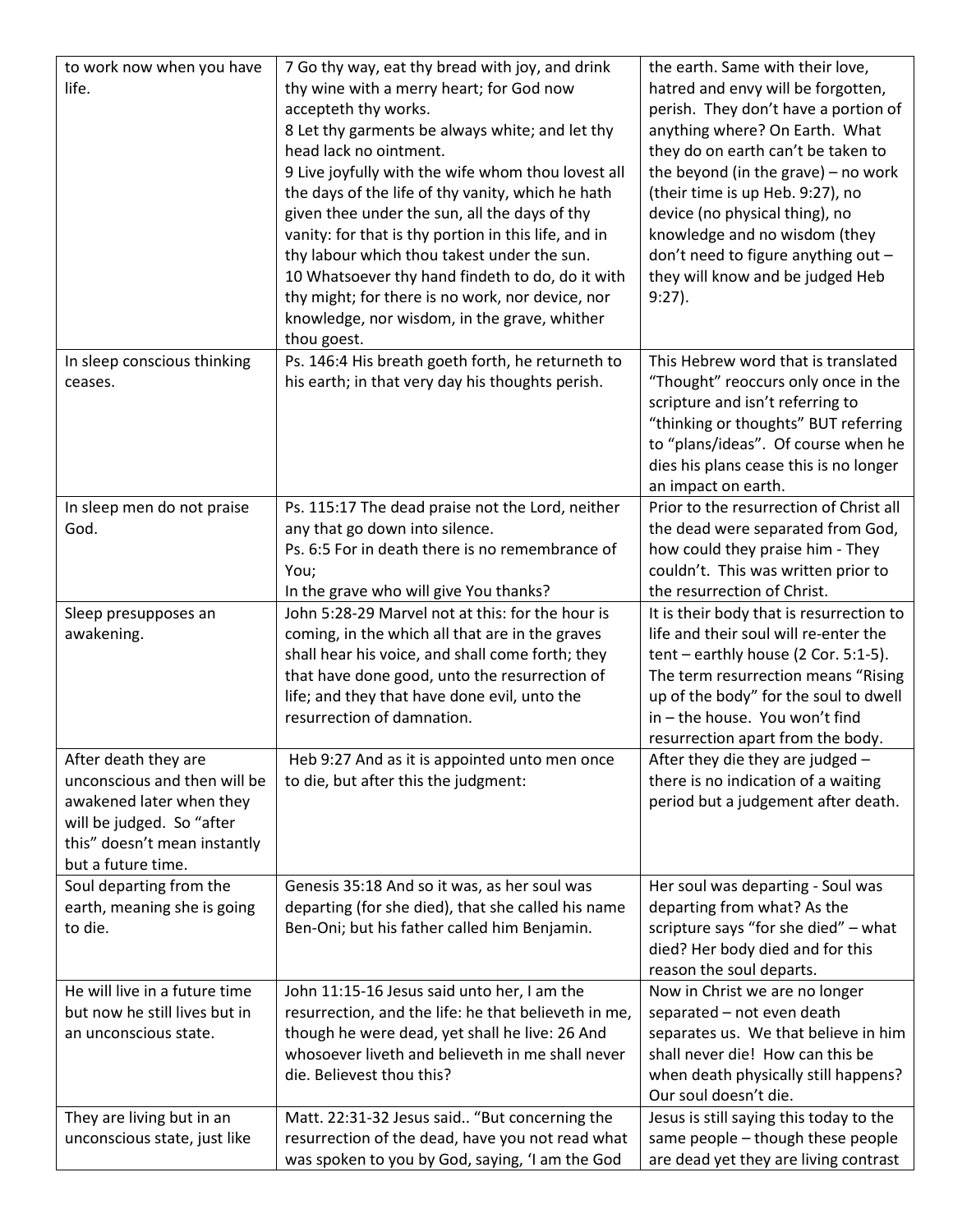| those in a coma are living<br>but not engaging.                                              | of Abraham, the God of Isaac, and the God of<br>Jacob'? God is not the God of the dead, but of the<br>living?"                                                                                                                                                                                                                                                                                                                                                       | from sleeping. Because their bodies<br>are asleep(dead) but their soul is<br>alive. Jesus said, "I am the God of<br>Abraham, The God of Isaac and the<br>God of Jacob" God is not the God of<br>the unconscious but of the living.                                                                                                                                                                                                             |
|----------------------------------------------------------------------------------------------|----------------------------------------------------------------------------------------------------------------------------------------------------------------------------------------------------------------------------------------------------------------------------------------------------------------------------------------------------------------------------------------------------------------------------------------------------------------------|------------------------------------------------------------------------------------------------------------------------------------------------------------------------------------------------------------------------------------------------------------------------------------------------------------------------------------------------------------------------------------------------------------------------------------------------|
| This is in reference to spirit's<br>not souls, most likely in<br>reference to Fallen Angels. | 1 Peter 3:18-20 "For Christ also hath once<br>suffered for sins, the just for the unjust, that he<br>might bring us to God, being put to death in the<br>flesh, but quickened by the Spirit: By which also<br>he went and preached unto the spirits in prison;<br>20 Which sometime were disobedient, when<br>once the longsuffering of God waited in the days<br>of Noah, while the ark was a preparing, wherein<br>few, that is, eight souls were saved by water." | Christ's body was sleeping but his<br>soul was IN the HEART of the earth<br>Matt. 12:40. He wasn't on the<br>surface of the earth or waiting in the<br>tomb. He preached to the "spirits"<br>in prison. If you don't believe this<br>then answer 4 questions 1) When<br>did He preach to them? 2) What<br>form was Christ in when He<br>preached to them? 3) Where is this<br>prison? 4) Who were these spirit<br>and what form did they have? |
|                                                                                              | Rev. 6:9-10 - 9 When He opened the fifth seal, I<br>saw under the altar the souls of those who had<br>been slain for the word of God and for the<br>testimony which they held.10 And they cried with<br>a loud voice, saying, "How long, O Lord, holy and<br>true, until You judge and avenge our blood on<br>those who dwell on the earth?                                                                                                                          | The souls under the altar. Where<br>are the souls? They are in heaven<br>(under the altar). Are they sleeping?<br>No "they cried with a loud voice"<br>saying, "How long" They are<br>interacting with God.                                                                                                                                                                                                                                    |
| Meaning he is about to die<br>"put off his tabernacle" like<br>Jesus showed him how.         | 2 Peter 1:14 Knowing that shortly I must put off<br>this my tabernacle, even as our Lord Jesus Christ<br>hath shewed me.                                                                                                                                                                                                                                                                                                                                             | Peter is going to die and he is<br>putting off his tabernacle - his body.<br>That means he is separate from his<br>body.                                                                                                                                                                                                                                                                                                                       |
| Not conclusive, could be an<br>angel speaking with him as<br>in the beginning.               | Rev. 19:10 And I fell at his feet to worship him.<br>And he said unto me, See thou do it not: I am thy<br>fellowservant, and of thy brethren that have the<br>testimony of Jesus: worship God: for the<br>testimony of Jesus is the spirit of prophecy.                                                                                                                                                                                                              | John was in Heaven, wanted to<br>worship the person showing him<br>things. This is one who had<br>obviously died and was in heaven<br>showing him these things. Why? He<br>told John plainly, "I am your<br>fellowservant and of your brothers"<br>Notice it is not an Angel.                                                                                                                                                                  |
| This is a future time.                                                                       | Rev 7:9 After this I beheld, and, lo, a great<br>multitude, which no man could number, of all                                                                                                                                                                                                                                                                                                                                                                        | This is future time, more than<br>144000, and before the marriage                                                                                                                                                                                                                                                                                                                                                                              |
|                                                                                              | nations, and kindreds, and people, and tongues,<br>stood before the throne, and before the Lamb,<br>clothed with white robes, and palms in their<br>hands;                                                                                                                                                                                                                                                                                                           | supper, please note they are in<br>Heaven.                                                                                                                                                                                                                                                                                                                                                                                                     |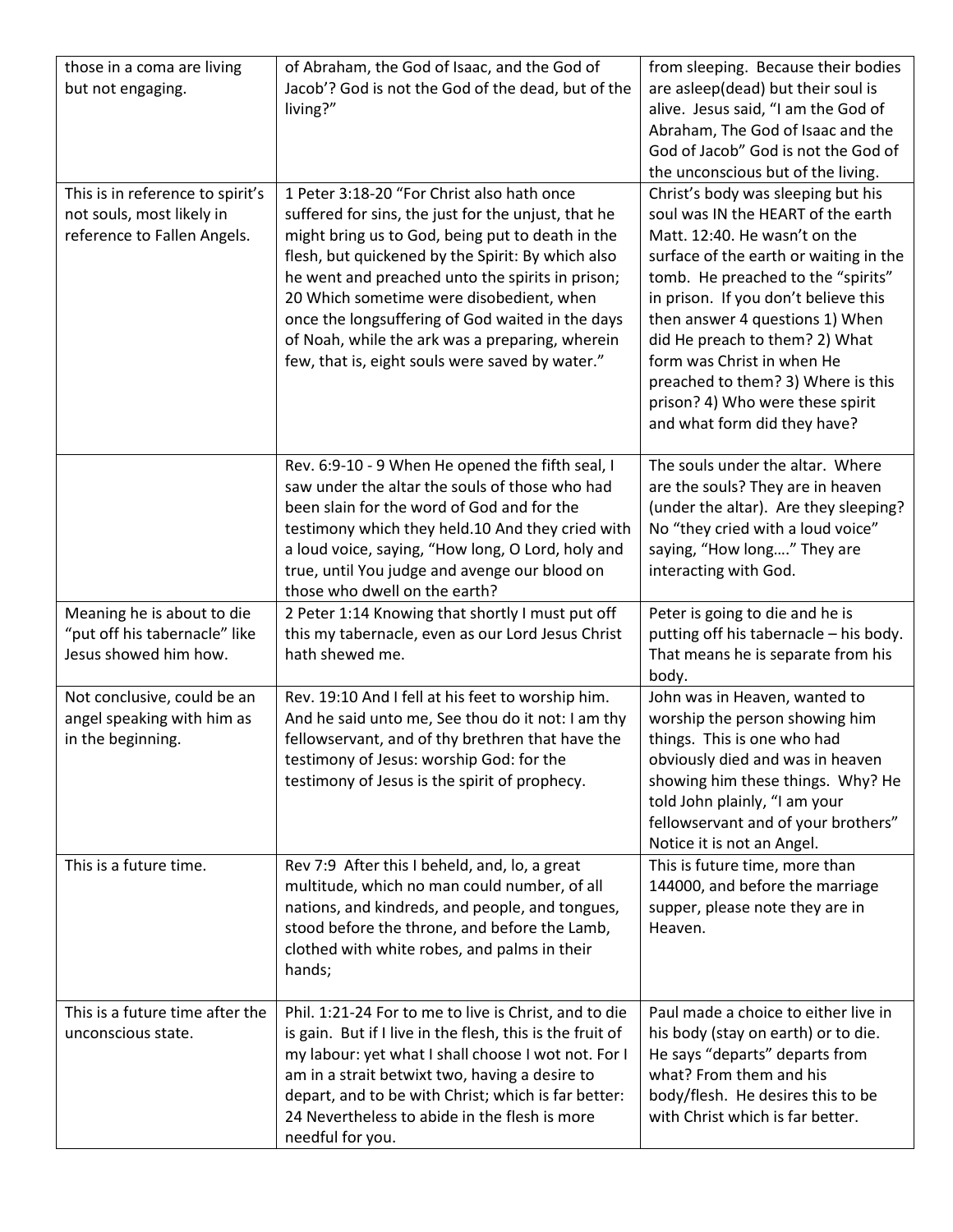| No indication that it is                                 | 2 Cor. 5: 6-8 Therefore we are always confident,                                           | Taking confidence, knowing, that                                |
|----------------------------------------------------------|--------------------------------------------------------------------------------------------|-----------------------------------------------------------------|
| instant with the Lord. To                                | knowing that, whilst we are at home in the body,                                           | while at HOME in this body.                                     |
| them it may seem instant                                 | we are absent from the Lord (For we walk by                                                | Meaning focusing on our body and                                |
| but there is a sleep period.                             | faith, not by sight:) We are confident, I say, and                                         | things done to us by others, we are                             |
|                                                          | willing rather to be absent from the body, and to                                          | absent from the Lord (we can't serve                            |
|                                                          | be present with the Lord.                                                                  | to masters).                                                    |
| The Greek has no                                         | Luke 23:42-43 Truly I say to you, today you shall                                          | Jesus was emphasizing                                           |
| punctuations therefore if we                             | be with Me in Paradise,"                                                                   | that today was the time He and the                              |
| change the punctuation then                              |                                                                                            | thief would be together in paradise.                            |
| it would read. "Truly I say                              |                                                                                            | Scripture includes no other instance                            |
| to you today, you shall be                               |                                                                                            | of Jesus ever saying, "I say to you                             |
| with Me in Paradise."                                    |                                                                                            | today."                                                         |
| Meaning that I am affirming                              |                                                                                            | Jesus uses this phrase "I say to you"                           |
| to you today that you will be                            |                                                                                            | about 66 times in other passages                                |
| with Me in paradise.                                     |                                                                                            | saying "Truly I say to you" and never                           |
| Sometime in the future you                               |                                                                                            | adds a time reference to it -                                   |
| will be with me.                                         |                                                                                            | meaning "Listen up closely" - listen                            |
|                                                          |                                                                                            | up closely to what? "This very day                              |
|                                                          |                                                                                            | you will be with me in paradise"                                |
|                                                          | Matt.17:3 And, behold, there appeared unto                                                 | Dead Moses and Taken up to                                      |
|                                                          | them Moses and Elias talking with him.                                                     | Heaven Elijah met with Christ on the                            |
|                                                          |                                                                                            | Mount of Transfiguration, they were                             |
|                                                          |                                                                                            | represented having form that the                                |
|                                                          |                                                                                            | disciples recognized and they spoke                             |
|                                                          |                                                                                            | with Christ. They weren't sleeping -                            |
|                                                          |                                                                                            | except for the conditions this was                              |
|                                                          |                                                                                            | somewhat similar to Samuel                                      |
|                                                          |                                                                                            | appearing to Saul.                                              |
|                                                          | <b>WHAT IS YOUR</b>                                                                        |                                                                 |
|                                                          | <b>INTERPRETATION ON THESE</b>                                                             |                                                                 |
|                                                          |                                                                                            |                                                                 |
|                                                          | <b>EXTENSIVE PASSAGES ABOUT</b>                                                            |                                                                 |
|                                                          | <b>SOUL IN A SEPARATE PLACE</b>                                                            |                                                                 |
|                                                          | <b>AFTER DEATH?</b>                                                                        |                                                                 |
| Saul was deceived by a                                   | 1 Sam 28:6-20 And when Saul inquired of the                                                | When it comes to extensive                                      |
| demon impersonating the                                  | LORD, the LORD did not answer him, either by                                               | passages that show the soul                                     |
| dead Samuel; he never saw                                | dreams or by Urim or by the prophets. Then Saul                                            | departing like 1 Sam 28 and Luke 16                             |
| the real Samuel. The witch                               | said to his servants, "Find me a woman who is a                                            | those that believe in Soul sleep will                           |
| saw the form of an old man                               | medium Then the woman said, "Whom shall I                                                  | always try to explain it away. Some                             |
| while Saul only "perceived"                              | bring up for you?" And he said, "Bring up Samuel                                           | have said Samuel seen here is a                                 |
| or concluded that it was                                 | for me." When the woman saw Samuel, she cried                                              | demon imposter in order to explain                              |
| Samuel (verse 14). "When                                 | out with a loud voice. And the woman spoke to                                              | Samuel away. The scripture always                               |
| Saul inquired of the Lord, the                           | Saul, saying, "Why have you deceived me? For                                               | tells us if there is deception which                            |
| Lord did not answer him,                                 | you are Saul!" And the king said to her, "Do not                                           | they ignore. Also scripture tells us if                         |
| either by dreams or by Urim                              | be afraid. What did you see?" And the woman                                                | it was false (e.g. the lying spirit that                        |
| or by the prophets" (1 Sam.                              | said to Saul, "I saw a spirit ascending out of the                                         | influenced the people, Satan                                    |
| 28:6). God, then, had                                    | earth." So he said to her, "What is his form?" And                                         | impacting Job or Satan pushing                                  |
| nothing to do with what                                  | she said, "An old man is coming up, and he is                                              | David to number the people). It is                              |
| happened at Endor.                                       | covered with a mantle." And Saul perceived that                                            | true that the LORD did not answer                               |
|                                                          | it was Samuel, and he stooped with his face to                                             | Saul by any physical avenue (Urim,                              |
| Yet the so-called Samuel had                             | the ground and bowed down. Now Samuel said                                                 | prophets, Saul directly in dreams),                             |
| predicted that on that day<br>Saul and his sons would be | to Saul, "Why have you disturbed me by bringing<br>me up?" And Saul answered, "I am deeply | nor did God send Samuel. But<br>Samuel was disturbed, the witch |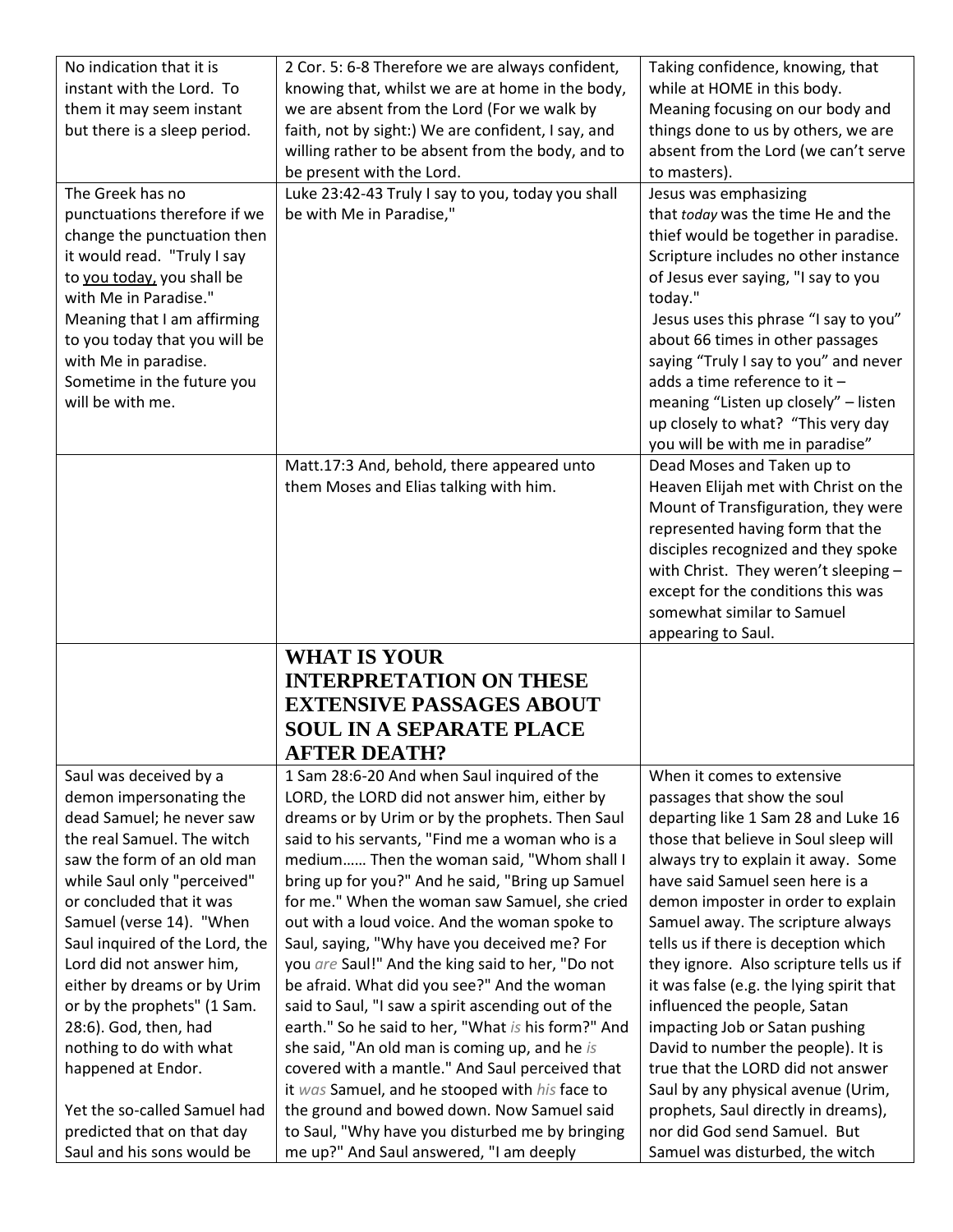| with him (1 Sam. 28:19). If<br>he were correct, we would<br>have to conclude that after<br>death the disobedient Saul<br>and the righteous Samuel<br>dwelt together.                                                             | distressed; for the Philistines make war against<br>me, and God has departed from me and does not<br>answer me anymore, neither by prophets nor by<br>dreams. Therefore I have called you, that you<br>may reveal to me what I should do." Then Samuel<br>said: "So why do you ask me, seeing the LORD has<br>departed from you and has become your enemy?<br>And the LORD has done for Himself as He spoke<br>by me. For the LORD has torn the kingdom out of<br>your hand and given it to your neighbor, David.<br>Because you did not obey the voice of the LORD<br>nor execute His fierce wrath upon Amalek,<br>therefore the LORD has done this thing to you<br>this day. Moreover the LORD will also deliver<br>Israel with you into the hand of the Philistines.<br>And tomorrow you and your sons will be with me.<br>The LORD will also deliver the army of Israel into<br>the hand of the Philistines." Immediately Saul fell<br>full length on the ground, and was dreadfully<br>afraid because of the words of Samuel. And there<br>was no strength in him, for he had eaten no food<br>all day or all night.                                 | brought him UP, he came from the<br>earth. Then it was SAMUEL (soul)<br>who answered him.<br>No demon or Angel would know of<br>the future, this is only in the hands<br>of God and His people whom he has<br>revealed. If the demons/Satan had<br>known they wouldn't have crucified<br>the Christ (1 Cor. 2:8). Everything<br>Samuel said came to pass exactly as<br>Samuel said.<br>It is not hard to believe that Samuel<br>and Saul were in the same place for<br>no one is righteous. Yes due to<br>Saul's rebellion God punished Saul<br>while Saul was alive. Also Saul did<br>seek forgiveness many times and did<br>love Israel. He died defending them<br>and didn't abandon them. Also<br>Saul's son Jonathan did many good<br>things for David. Sheol is a place in<br>the earth, where those who died in<br>the OT went and thus Samuel came<br>out of the earth - for no one was<br>righteous, not one (Rom 3:10). |
|----------------------------------------------------------------------------------------------------------------------------------------------------------------------------------------------------------------------------------|-----------------------------------------------------------------------------------------------------------------------------------------------------------------------------------------------------------------------------------------------------------------------------------------------------------------------------------------------------------------------------------------------------------------------------------------------------------------------------------------------------------------------------------------------------------------------------------------------------------------------------------------------------------------------------------------------------------------------------------------------------------------------------------------------------------------------------------------------------------------------------------------------------------------------------------------------------------------------------------------------------------------------------------------------------------------------------------------------------------------------------------------------------------|-----------------------------------------------------------------------------------------------------------------------------------------------------------------------------------------------------------------------------------------------------------------------------------------------------------------------------------------------------------------------------------------------------------------------------------------------------------------------------------------------------------------------------------------------------------------------------------------------------------------------------------------------------------------------------------------------------------------------------------------------------------------------------------------------------------------------------------------------------------------------------------------------------------------------------------|
| This is clearly a parable<br>because he spoke to the<br>Pharisees and he spoke all<br>parables to the Pharisees.<br>Jesus is using to explain his<br>message that starts in Luke<br>15, it doesn't mean it<br>actually happened. | Luke 16:19-31: 19There was a certain rich man,<br>which was clothed in purple and fine linen, and<br>fared sumptuously every day:<br>20 And there was a certain beggar named<br>Lazarus, which was laid at his gate, full of sores,<br>21 And desiring to be fed with the crumbs which<br>fell from the rich man's table: moreover the dogs<br>came and licked his sores.<br>22 And it came to pass, that the beggar died, and<br>was carried by the angels into Abraham's bosom:<br>the rich man also died, and was buried;<br>23 And in Hell (Hades) he lift up his eyes, being in<br>torments, and seeth Abraham afar off, and<br>Lazarus in his bosom.<br>24 And he cried and said, Father Abraham, have<br>mercy on me, and send Lazarus, that he may dip<br>the tip of his finger in water, and cool my tongue;<br>for I am tormented in this flame.<br>25 But Abraham said, Son, remember that thou in<br>thy lifetime receivedst thy good things, and<br>likewise Lazarus evil things: but now he is<br>comforted, and thou art tormented.<br>26 And beside all this, between us and you there<br>is a great gulf fixed: so that they which would | As can be clearly seen, neither in<br>paradise nor in Hades are people<br>sleeping.<br>This is not a parable as this actually<br>happened. If it was a parable Yeshua<br>would have said it is a parable or<br>kingdom of God is "like". He actually<br>uses exact same phrase as He used<br>with His disciples moments earlier -<br>"There was a certain rich man<br>who"<br>Now let's play the other side $-$ if it<br>was a parable (which it is not)<br>Yeshua still used real situations to<br>compare life to.<br>This message from Jesus teaches<br>that the soul is not sleeping but alive<br>and conscious after death<br>and before bodily resurrection.<br>Incidentally, this is the only time the<br>phrase "Abraham's bosom" appears                                                                                                                                                                                 |